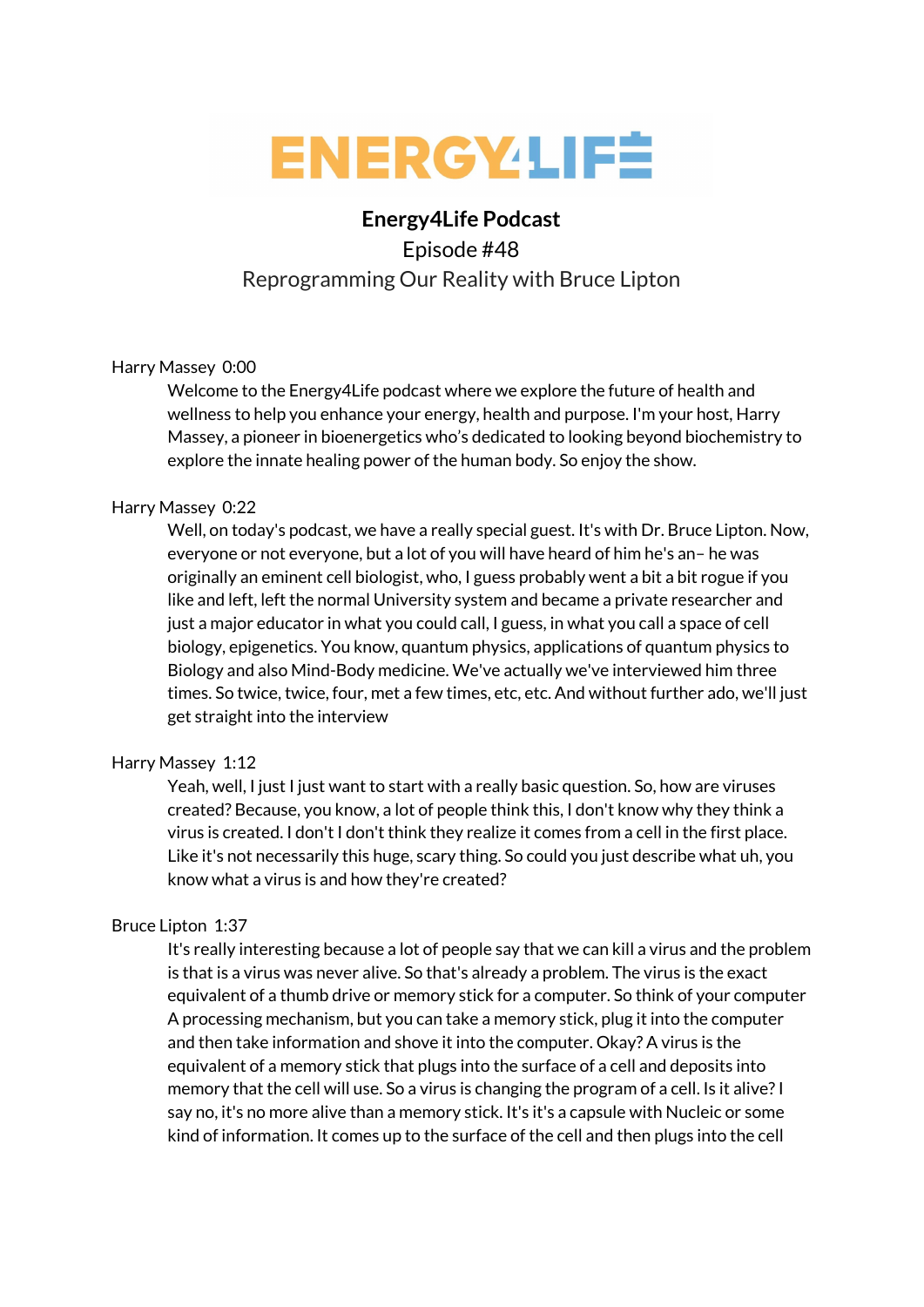and puts it downloads. It's a download device, it downloads information that controls the cell.

So basically, where do they come from? Cells create viruses as a form of communication. And what people have not recognized and this is like new to the relative, you know, world of what's going on. There are three ways that a system can communicate towards the cell. So Like a human being is 50 trillion cells. And you have to coordinate the functions so that they all work together in harmony. I said, Well, how do you coordinate? Well, the nervous system sends out information for coordination, but then I go, but the nervous system only connects to a small percentage of 50 trillion cells. So I said, Well, how else does the system control itself?I say, oh, it releases hormones and growth factors and emotional chemicals in the blood. And then those are sent to all the cells. I say, yeah, that's, that's how you can coordinate this community. But then I say, there were very specific instructions that you can't fool with. And these are two different instructions. One is, divide more create more of your cells. The other one is die, kill some of your cells because that we can regulate the population or different kinds of cells.

I said, Well, how would you deliver a message as important as live or die, multiply or die?I say you can't release it to a hormone that would go everywhere. In the system, the nervous system couldn't send that information because it's not connected to a very large population of cells in the first place. It turns out, viruses were created in the earliest stages of evolution. Bacteria could talk to each other by physically touching each other, like nerve cells and sending information from one to the other. bacteria could also release like hormones or information in you know, like chemicals into the fluid around them and the other bacteria will pick up the information. But it had to become very specific. A virus is like a zip coded information stick. And it only goes to the cells that are coded for on the surface of the virus. So there are what are called receptors on the virus that plug into the receptors on the cell. And the receptors are specific which type of sound if this is a muscle cell and this is a virus going to a skin cell. They don't work. But if this is a skin selling this as a virus for skin cell, then they plug in.

So the point about a virus is it's not alive. It's a device to carry information to download into another cell. And the cell that is going to download the information to is determined by the surface plugs or receptors on that virus. So the point is, it's the highest form of communication. Now, what's significant is we never talked about that. We always say viruses are very negative things. No viruses are lethal and bad. Like, it turns out 3% of the DNA in the human body codes for a human body, but five to 8% of our DNA codes for viruses. We create our own viruses. Why? Because it's a way of communicating between 50 trillion cells and and as I said, since it's zip code, I can send a message from let's say, I'm a liver cell, I can send up a message message to a breast cell or a muscle cell or anywhere by writing a virus, putting the right zip code on it and sending it out into the community. virus is the highest form of specificity and communication. Okay?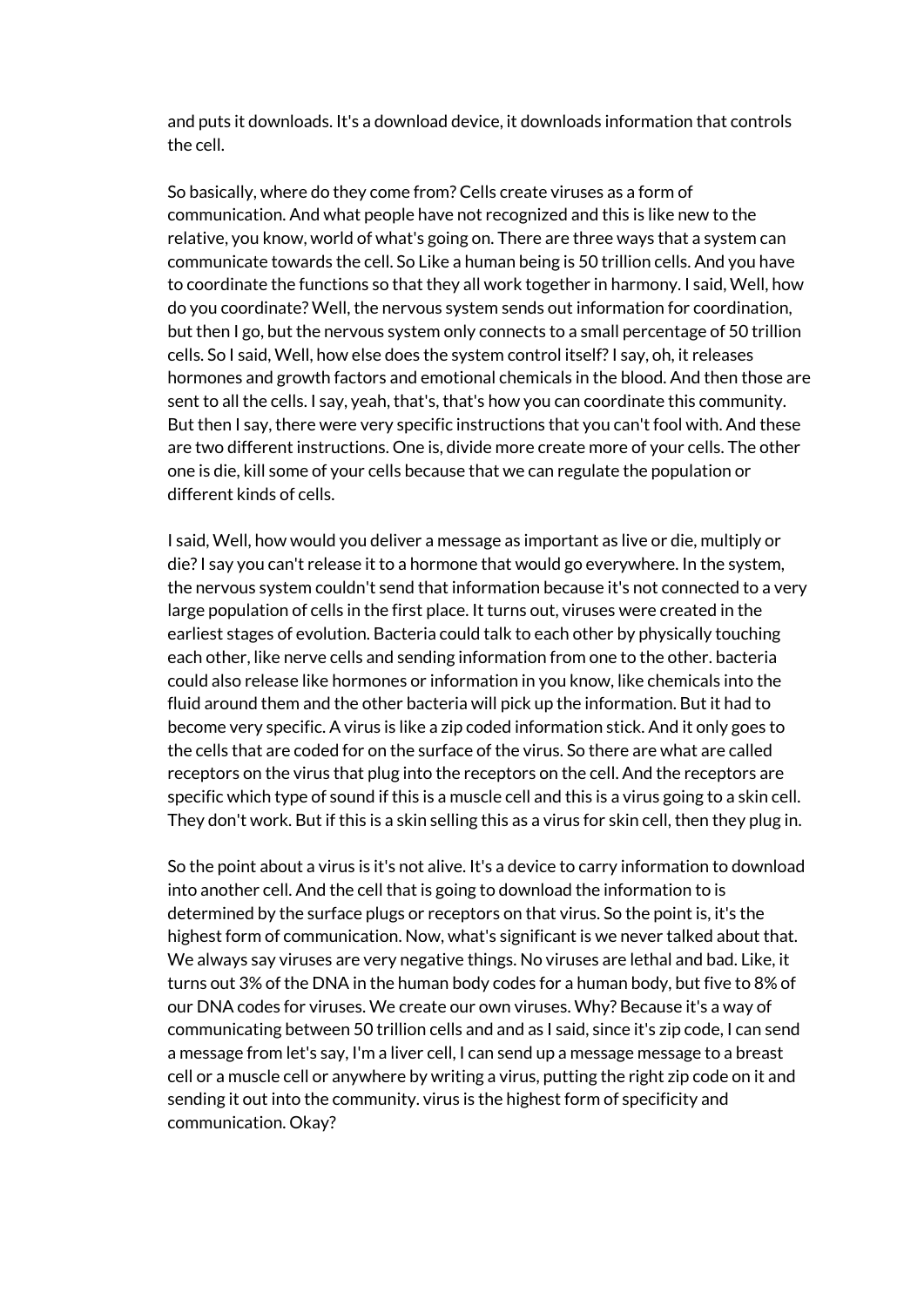Now if the wrong organism picks up the virus from another organism, and that then that virus dumps information into that wrong cell, it could mislead that cell and destroy it. Okay, so that's when viruses become pathological. They get picked up by the wrong cell. And the information in that virus throws that normal sell out of balance, and then we have a viral problem at that point. Okay. So the issue is this. Viruses created in our own body, they're the new term is called exosome. exosome is the biological word many echo outside some body. These are body Release by cells, like virus Bach particles being released by the cells go into the blood, and then are distributed to go to their source. We need these viruses. Evolution required them, we didn't even know they existed until recently, in humans when the nature of exosomes was discovered, which by actual definition mean viruses, we create our own viruses, other organisms create viruses and when the viruses start getting mixed in community, that's when if it's the wrong virus that's in your system, and your system picks it up, it will distort your function. Okay?

#### Harry Massey 7:33

Perfect. So if you, so, say for instance, let's say we went into a very smoggy, smoggy smoky area and we were inhaling hailing a load of toxins-

## Bruce Lipton 7:44

Yeah.

## Harry Massey 7:44

Would our chest cells, then go "Oy, oy! There's a- there's a problem here!" They start treating exomes that can then be caught by someone else. The next person knows there's an environmental problem and they're automatically getting a signal to sort of upgrade their, upgrade their lungs.

## Bruce Lipton 8:03

That is the standard conception that if a virus infects myself, one of the information packages in that virus, one of the information packages is to have that infected cell create more of the viruses. Okay? So, and let's understand why did they call it a cold? And this is a really important fact is the body temperature is 98.6 centigrade, thirty- I mean Fahrenheit ,and 37 centigrade, okay? The viruses that are called cold viruses don't grow at that temperature, it's too warm. So I say, well, then where can they infect you and I say, the respiratory system is bringing in cold air from the outside. So the beginning of the respiratory tract down to the lungs, the air isn't the temperature The body it's being warm to the temperature of the body. So the air in the respiratory tract is colder than the air and the temperature of the rest of the body.

So cold viruses infect the respiratory system because the temperature in the wintertime is colder. And as we bring in the cold air, the infected cells in the respiratory tract, the infection will cause them to make lots of viruses. But if it's too warm, then those viruses can't reproduce. And that's why flus cold show up in the winter, because the air going in the respiratory tract is colder than the body temperature, and the cooler temperature of the cells in the respiratory tract allows these cold viruses to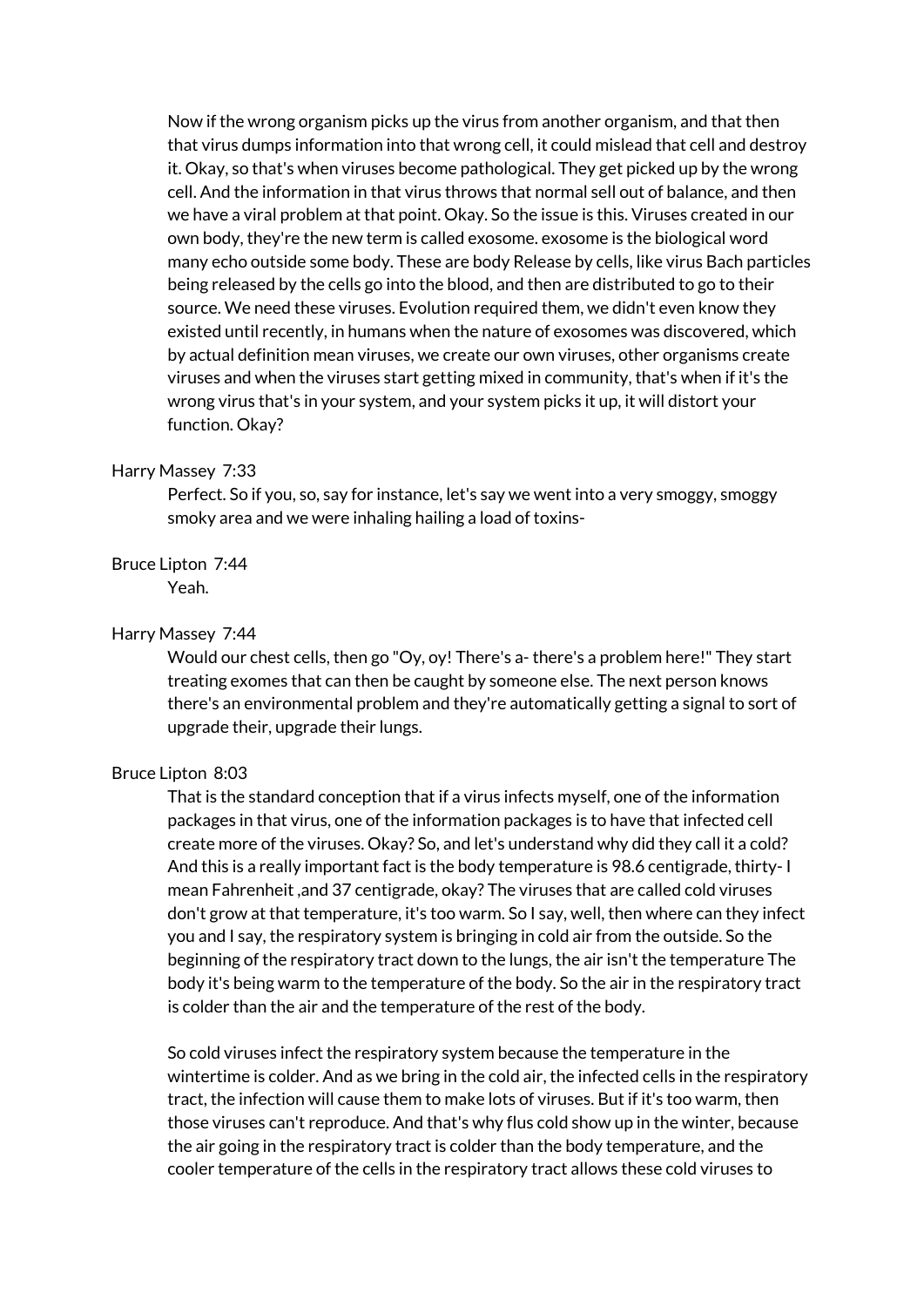reproduce. And that's why it's a seasonal thing. When the air gets colder, the cells are more likely to be infected by the viruses and be influenced but in the warm summertime, the temperature of the air and the temperature inside is Pretty close to same viruses of that kind don't grow. So what is the cold virus? It's a virus that affects the respiratory system because the air in the respiratory system is cooler than the body temperature which allows that virus to replicate.

#### Harry Massey 10:11

Got you, would you, would you say literally a virus is an exosome? Like there's no, there's really no difference at all?

#### Bruce Lipton 10:19

An exosome, they're- cells release little blebs of surface. They take like a little blister of of a cell will pinch off. And I say well, that's called an exosome. They came a body came out, okay, now there are different versions of this, your original exosomes were identified to be like waste products from a cell. So a cell has got some extra waste product, pinches it off in a vesicle, releases it, and then macrophages come along and eat that and destroy it. So it's like cleaning up the trash. But when they look at the number of these exosomes, they found that there were these various Small ones, and they didn't contain trash. They contain nucleic acids like DNA and RNA and, and hormones that control the immune system called cytokines. They said, Wait, these aren't trash! These are information packets! And then when you define what that exosome is as an information package, the definition says it's a virus. Okay, so exosomes Is there a term applied to are the what came out of ourselves, but then we find that a large population of those exosomes are by definition viruses, we are indeed making viruses to coordinate 50 trillion cells in our community.

#### Harry Massey 11:36

Perfect, and what's the relationship between a virus and the terrain of the cell?

# Bruce Lipton 11:42

Well, a virus infects a cell as I said, just as a memory stick can plug into a computer and download a memory of virus can plug into a cell download a new memory. Okay, now In a normal situation, if the virus infects the cell, the cell has characteristics of an infection that the immune system identifies. So the immune system goes through the body. And if there's a defect of cell, the function the immune system is to remove it. Okay? So when a virus infected cell enters in your body, in a healthy immune system, the immune cells will identify that infected cell and eliminate or can a pre cancer cell is like an effective cell as well immune system eliminates it. And I say, well, what's the problem?I say, if you have a healthy immune system, no problem, the infected cells will be eliminated, okay. But if your immune system is compromised, you don't have enough surveillance of immune cells to identify these infected cells. So the more your immune system is compromised, the less effective you are of a living emanating cells that are virally influenced and going the wrong way, and this becomes important, that's why when we look at like, a flu season, they say, okay, people are going to die and I go, every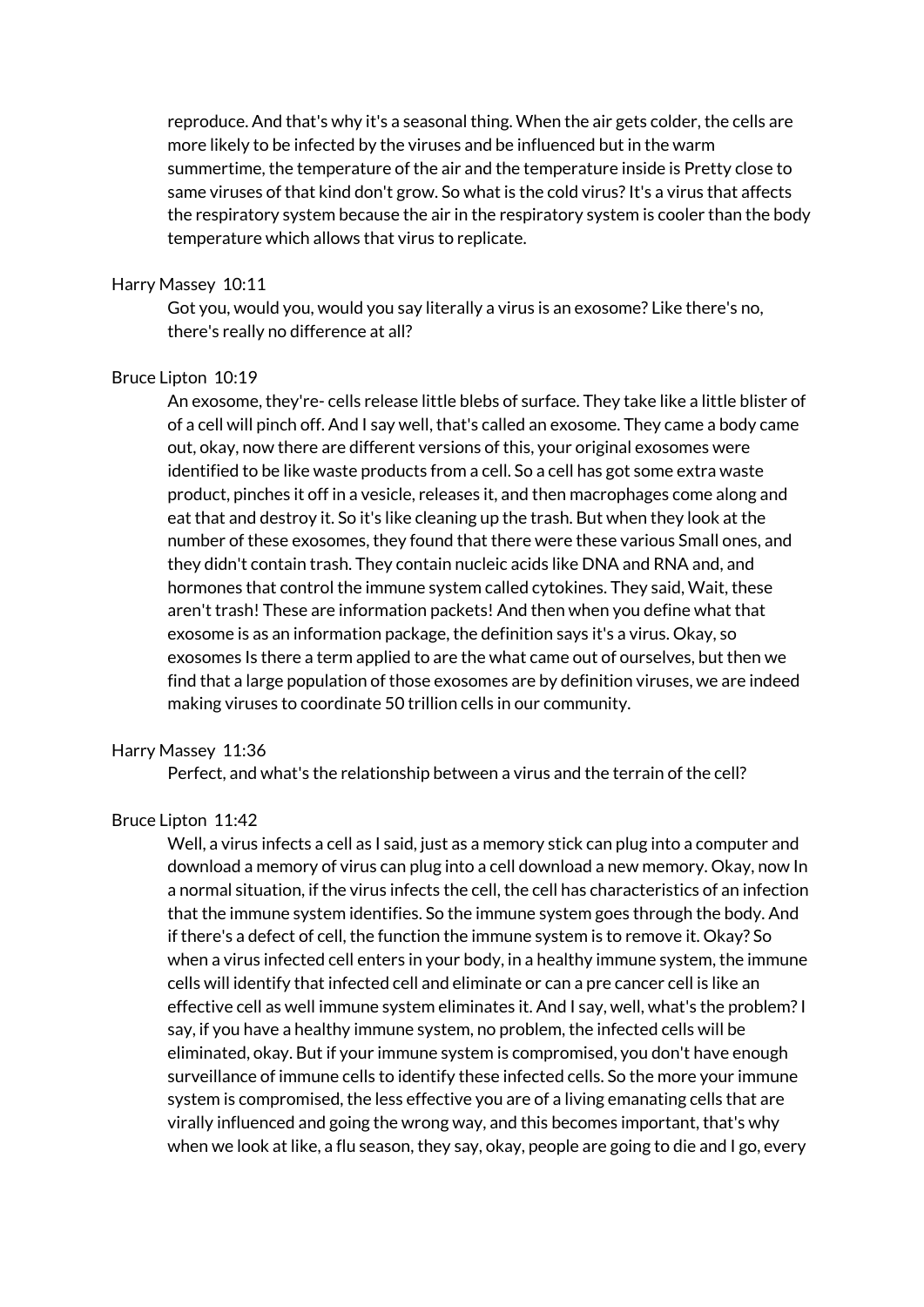year people die of flu. It's not i'm not saying, oh, too bad. I'm saying I'm sorry, but they die. And I say, who are the ones that die from a regular flu every year?

Every year we have a flu, and every year people die. Who are the ones that die in a flu? And the answer is, those people who are unlike life support end of life period, because their body's functions are not fully working, or people who are health compromised. People that have cancer, cardiovascular problems, people that have diabetes, their immune system is already compromised. So if I'm a healthy person and a virus comes in, my immune system will clean it up and I'll be okay. But if I'm compromised, my immune system is Working up to the fullest level, then all of a sudden, now I have a struggle to eliminate those infected cells because my system isn't working. So the most compromised of the people in the population are the most susceptible to getting sick and dying from a flu. Well, a normally healthy person would have sniffles or something, their immune system would handle it and they'll be okay. But the compromised individual is the one who was threatened. So in any flu every year, there's a compromised population and the morale, the strength of that virus, the effectiveness of virus determines how much of that compromised population is going to be affected. Okay. So a population that is not healthy and collective will have more devastating effect over the same virus than a population that is healthy.

Now in the US, we just hit over 100 million deaths they `attribute to the virus? And I say, well, that's a big number. I say why? And then here comes a simple answer. 60% of Americans have at least one chronic disease 60% and 40% of Americans have two or more chronic diseases, that represents a population that is really ripe for infection, because their, their, their immune systems are already compromised. So we have a greater population of weakened people in the US than other countries have. So when the virus hits the US, there'll be more mortality than in Arabia and another country, or Britain, you know, where Western Western countries that have lousy food, and you know, and stress levels that are up, and I say, and this is the last point, Harry that I need to emphasize and that stress is a mentation that I've got to run, I got a fight or flight, my life is threat`ened. That's what stress is about stress fight or flight, I say so what I say the blood in the human body contains the energy. If you want to run, you've got to put blood into the legs because that's where the energy is coming from. If you want to maintain the body then this is what the viscera the lungs, heart, pancreas, all the organs. The function of the gut is maintenance and health of the body. Okay?

But if you're running away from that proverbial saber toothed tiger, where do you want the energy and answers arms and legs? So I say what happens when you're stressed? stress hormones redirect the blood flow, so that it goes to the arms and legs like an escape the tiger. I said, Well, how does it do that and I go, stress hormones cause the blood vessels in the gut to constrict why If I constrict the blood vessels, then the flow of blood is pushed to the outside. So I say, the first issue of stress in the body as it causes the blood vessels in the gut, which is maintenance and growth of your body, it causes the blood vessels to shut down, no energy going to the gut. So growth and maintenance of the body is on hold, while the blood is going to the arms and legs. Now, and this is the part that I was hoping to get to real fast, and that was, the immune system uses a lot of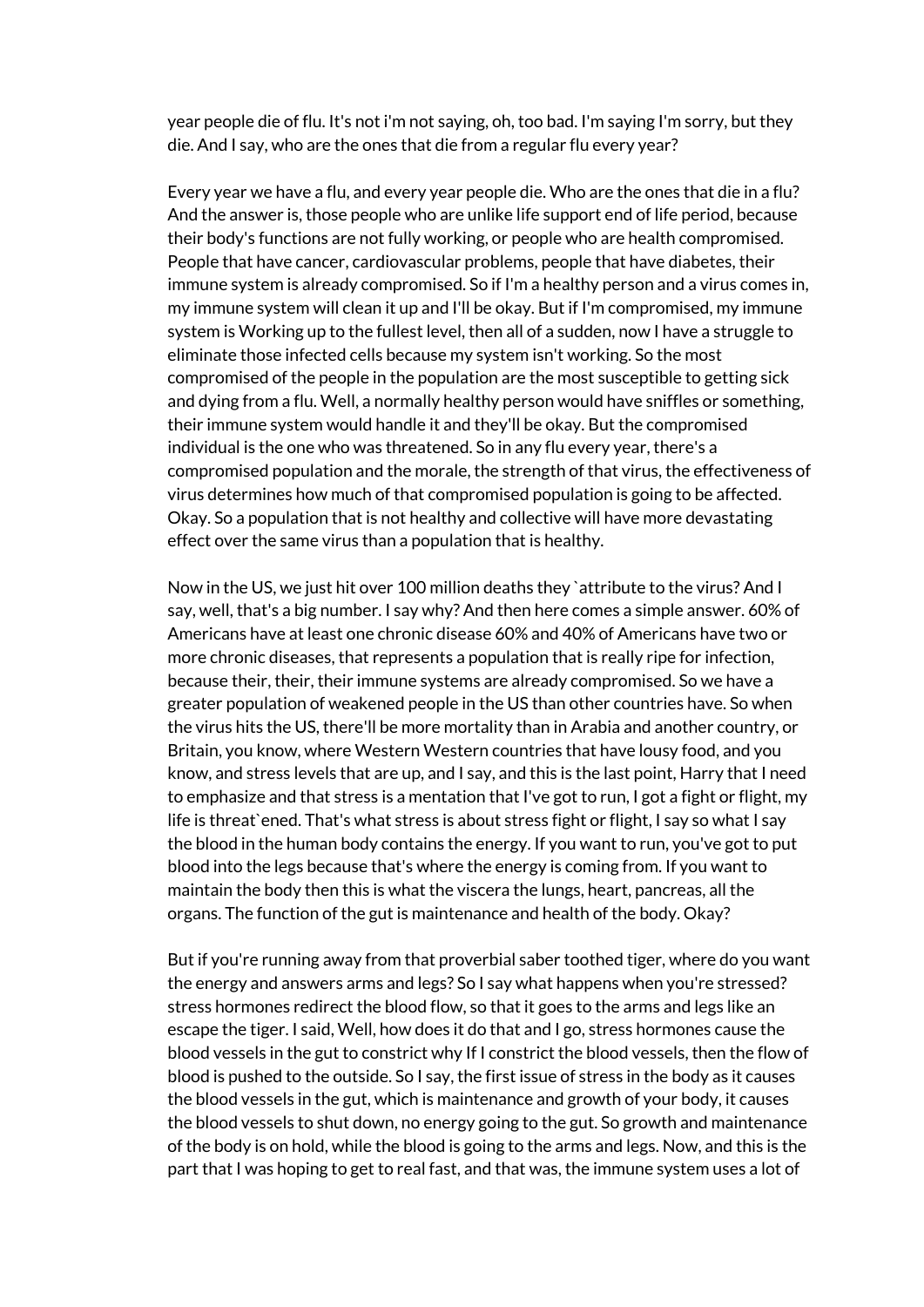energy. Go Yeah? And I go, yeah, if you've ever been sick, you may have not had the energy even get out of bed.

So I say, Well, if you're being chased by a saber toothed tiger, and you have a bacterial infection, how would you like to distribute the energy and I go to hell with a bacterial infection of the Tiger eats you. The bacterial infection is not your problem anymore. So this is the most important point now. stress hormones not only shut off the blood vessels in the gut to push the blood to the periphery, stress hormones, shut down the immune system, so that I don't use the energy to take care of the inside, I use the energy to run away from the tiger. So stress hormones inhibit the immune system, the more you're stressed, the less effective your immune system is, the more you're stressed, the more you're open to infection and problems. And I go, and the relevance about that is when you scare people, which is what the all the media has been, oh, we're all gonna die. Millions of people are gonna die and everybody's going, ah, they're stressed. I go then what happened?I said, the stress hormones onto the body, then what is it that well, it shuts off the growth and maintenance? Yeah. And I said, what else Oh shuts off the immune system.

Yet, let me just- a fact. How effective is stress hormones at shutting off the immune system? Medical Doctors give patients who are going to receive a transplant a heart, lung, whatever, before they put the foreign tissue into To that body, they give the recipient stress hormones, so that the immune system of the recipient will not immediately reject the foreign organ. So all of a sudden say, oh, wow, it's so effective of shutting off the immune system stress hormones that doctors give it to people to shut off the immune system. So I say, so what does that mean to the population that's watching the news and the media being scared every day with numbers like millions of people are going to die and all of a sudden it's like... I could be those millions. Now all of a sudden, I'm stressed because I don't want to die. And I go, so what I say Well, now that I got stress, guess what, now I'm weak. Now I'm more susceptible to the disease, the more stress I'm under, and I go, Well, that sounds like a stupid idea that nature would do that.

I go listen, when the system was designed. What were humans stressed by? Like a saber tooth tiger. What else? Not much more saber tooth tiger. It's just a while. irrelevant, because when the system was designed, it was only used to run away from a saber toothed tiger. And once you got out of the vicinity of that tiger, the stress response was over. So we only use a stress report for a response just a short period of time. Okay? But in today's world with a stress as economic and health and every other damn thing that's going on, humans, stress systems are running overtime 24/7/365 that means we are continuously shutting down our growth and our immune system because of chronic stress is what causes illness. And an important fact is this. Less than 1% of disease is connected to genetics, over 90% of disease is stress related. And all a sudden it's like "God, if we could remove the stress we'd all be healthy people!"I go and now the stress is worse with all the media,"we're all gonna die". Everyone's stress levels are climbing through through the, you know, heights that we never had. I say why is irrelevant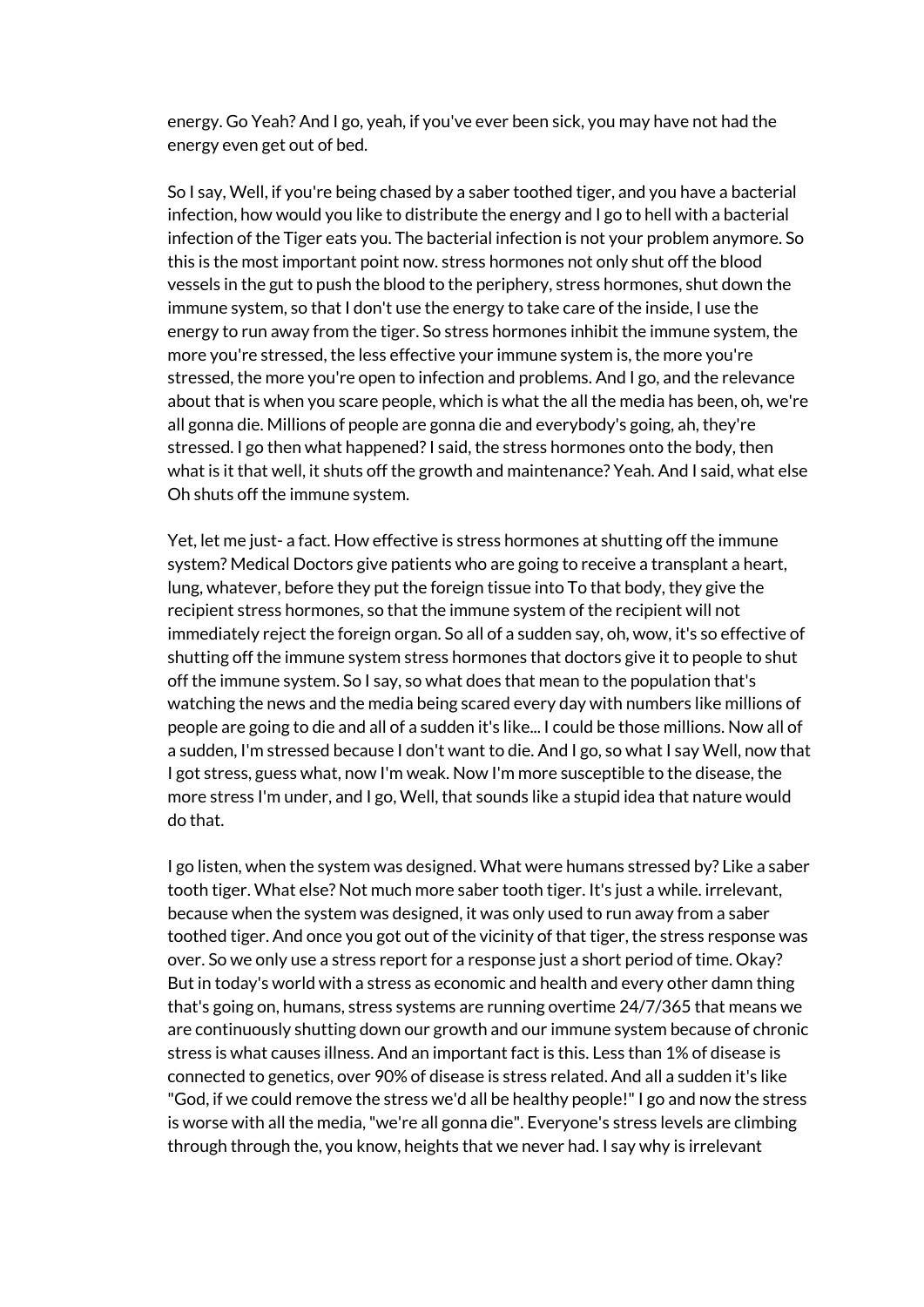because everyone is stressed like that is now open to infection because their immune system has been inhibited.

# Harry Massey 21:15

You know this idea of - so you had Pasteur with the virus and the terrain idea. Yeah, I'd love I'd love to explain that idea of the importance of a healthy cellular terrain, and how that actually produces, you know, is responsible for the epigenetic expression, creating exomes, etc.

# Bruce Lipton 21:38

I think one of the most important things that people have to know. And it's more than just knowing you have to, you have to know it, but you actually have to make it an understanding of your life. I can give me the information, you'll know it, but then the next level is you really have to take this information. it's valid. Put it in your life. I said, what information is that?I say, medicine is based on Newtonian physics. I go, what's that mean? Well, physics is the mechanisms of how the universe work. That's what it stands for mechanisms. I say, Oh, and I said, What's the premise of Newtonian physics? I said, oh, there's a world made out of matter, and a realm that was all energy, physical matter and visible energy. And so Newtonian physics divided the universe into two realms matter and energy. Then they added the little caveat that whatever is made out of matter can be affected by matter, but not be affected by energy. So that's separate energy, threw out of the picture. You understand how human work there's matter. It's a physical machine, we'll understand the physical matter, and then we'll understand how the machine works. Conventional pursuit.

I go, Well, that was great for Newtonian physics. But in 1925, the world of physics was turned upside down because the new physics called quantum physics came in. And I think Need to emphasize this little caveat right here. Quantum Physics is the most valid, tested, affirmed science on this planet. There is no science proven to be more truthful than quantum physics. So if you want to question the science, the last one we're going to question is, is quantum physics. Okay? And I say yeah, but what's relevant? quantum physics is the science that reveals that matter is an illusion. You know, what are you talking about? Matt?I can see you. You can see me we can touch each other. I'm sitting in a chair. There's books behind me. It's all physical. I go, that's an illusion. And I love it because Einstein's quote is, reality is an illusion, albeit a persistent one.

When it Why is matter, an illusion, I say, because what the quantum physics revealed they looked inside an atom and that's when we get that little picture of the solar system. The nucleus with protons and neutrons then surrounding it are electrons like satellites, and we got a picture of a small physical Solar System particles, protons, neutrons and electrons were quantum physics came into reality is when they said, Well, so what are those particles made out of? Oh, protons, neutrons, electrons are made out of a smaller particles called quarks. Okay, yeah. And then they said, and what's that Quark made out of? And that's when the universe of science changed. Because when they looked inside a Quark, guess what, there was nothing physical in it. A Quark is like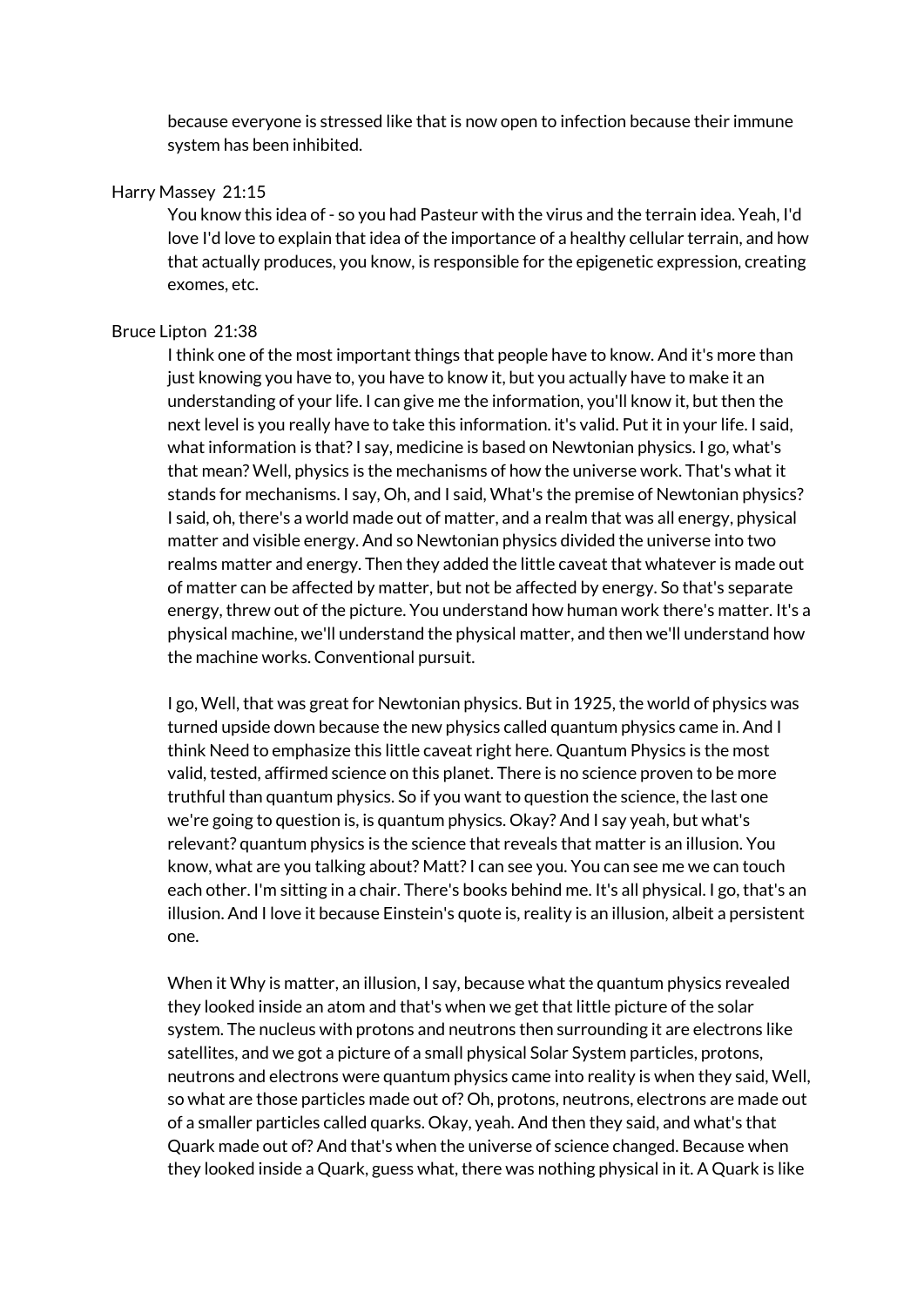a nano tornado, a vortex of high energy. And as I say, You mean, protons and neutrons are not made out of physical things like oh, no, they're made out of energy. But those are the things that make up the atoms. I go, yeah, the atoms are made out of energy. And I say, Yeah, but you're made out of atoms, I go you're made out of energy. And then all of a sudden, that's the confusing part because energy is invisible. So how the heck can I see you? And the answer is, the lights are on. If you turn off the lights, you know Bo, you can't see me anymore.

Okay, now I say what what does that mean? The body is energy. photons of light are like light particles that hit the energy of the body and are bounced back. So you don't see me. You see a reflection of photons underneath that layer photons. I'm invisible. And it's only when the lights are on that you can see the energy fields, okay? And the significance of that also is, well, then how come I can feel you touch you?I go. Consider a tornado. A tornado is a force field. Can you walk through that force field? Absolutely not you you hit the edge of that force field, throw you up and you get lost, like, oh, wait a minute, what's the tornado? An energy force. And I say, why is it relevant? And the answer is simply this. It has. You could feel a tornado. It's got pressure touch, you can feel it. Okay. I say so why is that relevant? And the answer is that It's relevant because a tornado has, you can feel it. You can't even push through a tornado. I go. So what I say all the atoms in your body are nano tornadoes. And if you try to push through your body, you're hitting all those tornadoes.

So the illusion of physicality is based on two things. One, light is reflected off to what you feel as physical is you're pushing on billions and trillions of nano tornadoes, you can't push through a tornado. And so we have the illusion of matter. But as physicists said, so what is it made out of? It isn't made out of anything physical, it's energy. So now I'm going to give you remember quantum physics the most valid science on the planet. Let me give you an Einstein quote, the field which means the invisible energy surrounding us, the field is the sole governing age. Sea of matter, invisible fields of energy shape matter. And I say why is it relevant? Because we think matter is, you know, making matter and I go, No, it's invisible energy. A field is shaping matter. That's, that's physics. And I said, Well, what kind of fields are there?I'll go Well, look, I'm sitting in a room right now guess what? cell phone broadcast, television broadcasts, radio broadcasts, solar energy, all of these things constitute a field.

But all of those invisible energies shape, what we experience as matter. And so all of a sudden, that says, You can't ignore the field, and understanding life because life is the expression of the field. And all of a sudden, what we have thrown out since Newtonian physics we throw out that energy we don't need to understand it's like no, you have to understand it more than you even thought because it's an invisible energy you haven't paid attention to. That is the sole goal. agency have this expression of matter. And so the fields we are in are what shape who we are. And people can feel these fields, they it's fields or vibrations. You can say, yeah, there are different kinds of vibrations in our human system we can distinguish what are called good vibes from bad vibes. I go what does that mean? Energy that enhances who we are, good vibes, or energy that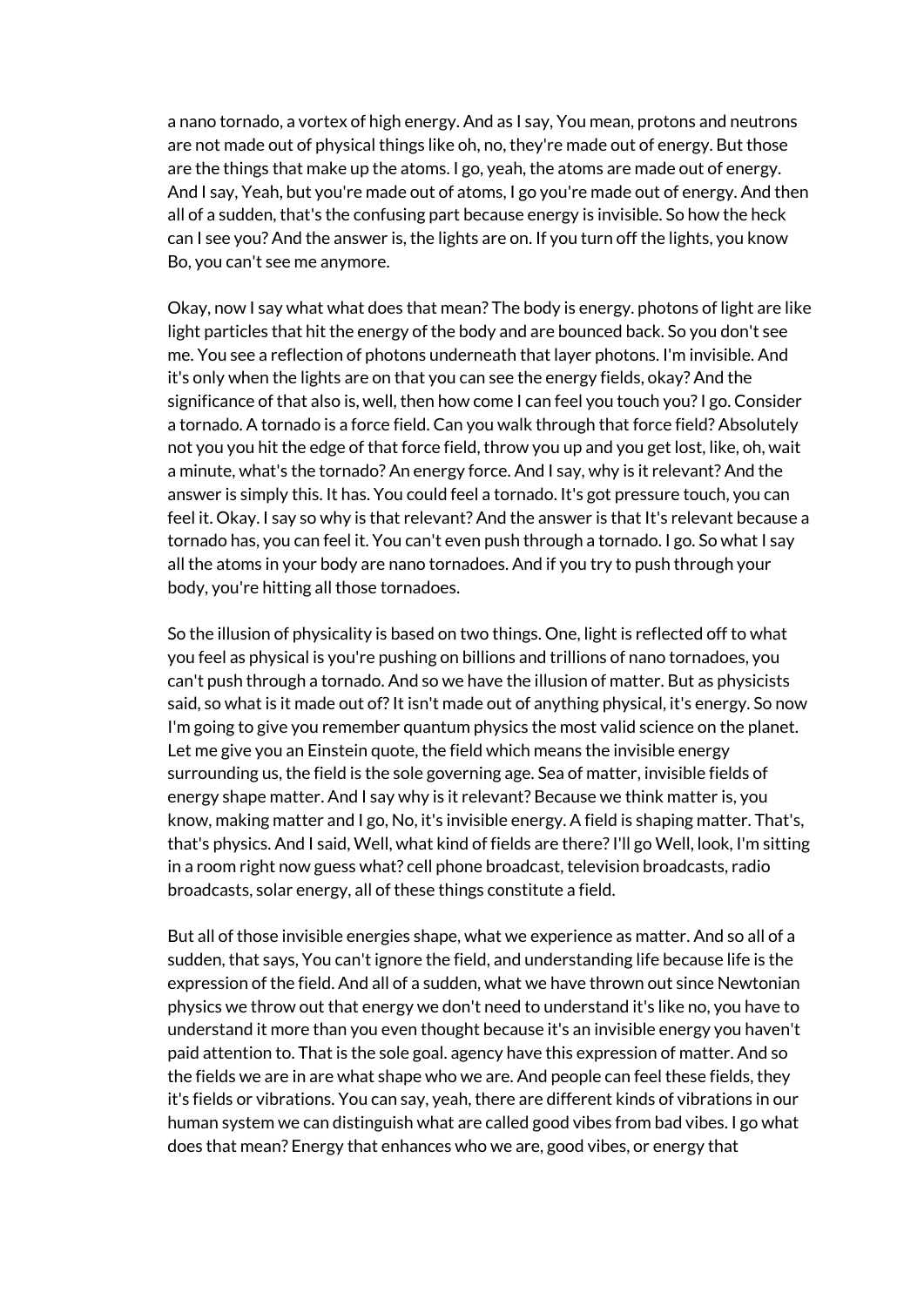suppresses who we are, bad vibes. And that's how we understand how our life is going. Are you in good vibes are you and bad vibes? And why is it relevant?

I don't care about the physical structure you have. It's only the end result of the influence of the energy around us. And then consciousness turns out to be one of the primary energy fields Our thoughts are shaping us and what we experienced, or shade Our thoughts are creating This and you go What do you mean?It's because because quantum physics most valid science Principle number one, and that is that the field is governing who and what we are consciousness is creating our life experiences. That is the principle of quantum physics. I say why?If you change consciousness, you're changing the field and therefore you are generating your own field. And I go, yeah, you know, if I put wires on your head is called electroencephalograph. I could read your brain consciousness, but there's a new device and this is important. It's not electroencephalograph. It's called Magnetoencepholograph MEG not EEG. I say why is it relevant? Magnetoencepholograph reads your brain function. I go Yeah, but what's unique? The probe is out here, doesn't even touch your head. I go What does that mean? Stop for a second. Your thoughts are not contained in your head. Your brain is a tuning fork, it's sending out vibration!

Now you could send out positive vibrations that enhance your life good vibes. Or you could send out negative vibration that will cancel your life. Positive vibrations enhance your energy. Negative vibrations cancel your energy. That's the difference between good vibes and bad vibes. So, what field are you in? And what field are you generating? This becomes the source of how's your life going? We look at the physical body and we want- it's not working down here. Oh, I got cancer. Oh, this is this is bad physicality, right? So we're going to cut out the cancer cells and throw them away. And then I know I'm better I got rid of the cancer cells and then when they do they get the cancer again and why the cancer is not the problem. The cancer is a symptom of a problem, a consciousness that is not working in harmony with the body. I said why is irrelevant I can remove all the cancer cells. But if I don't change the consciousness, the cancer comes back again. Because we've looked at the cancer cells as a problem. I say, no, they're just responding to the field. We are generating that field. And all of a sudden it says, oh my goodness and my consciousness is precipitating my illness. And this is why I say only less than 1% of illness is even connected to your genetics. The rest is consciousness and stress that is what's shaping who we are.

## Harry Massey 31:26

Perfect. Do you see water as something special that's more sort of responsive to fields?

#### Bruce Lipton 31:35

What is water- What's unique about water? And the answer is this. Water molecules have a positive negative sides, and positive and negative attract each other. Okay. At room temperature. The water molecules are floating around but they form loose assemblies there's actually crystal in water but you can't see it. And I said, What do you mean?I said, Well, the molecules are positive and negatives are all lining up. And when you freeze water, then they're really the positive negative lineup. And it's a solid at that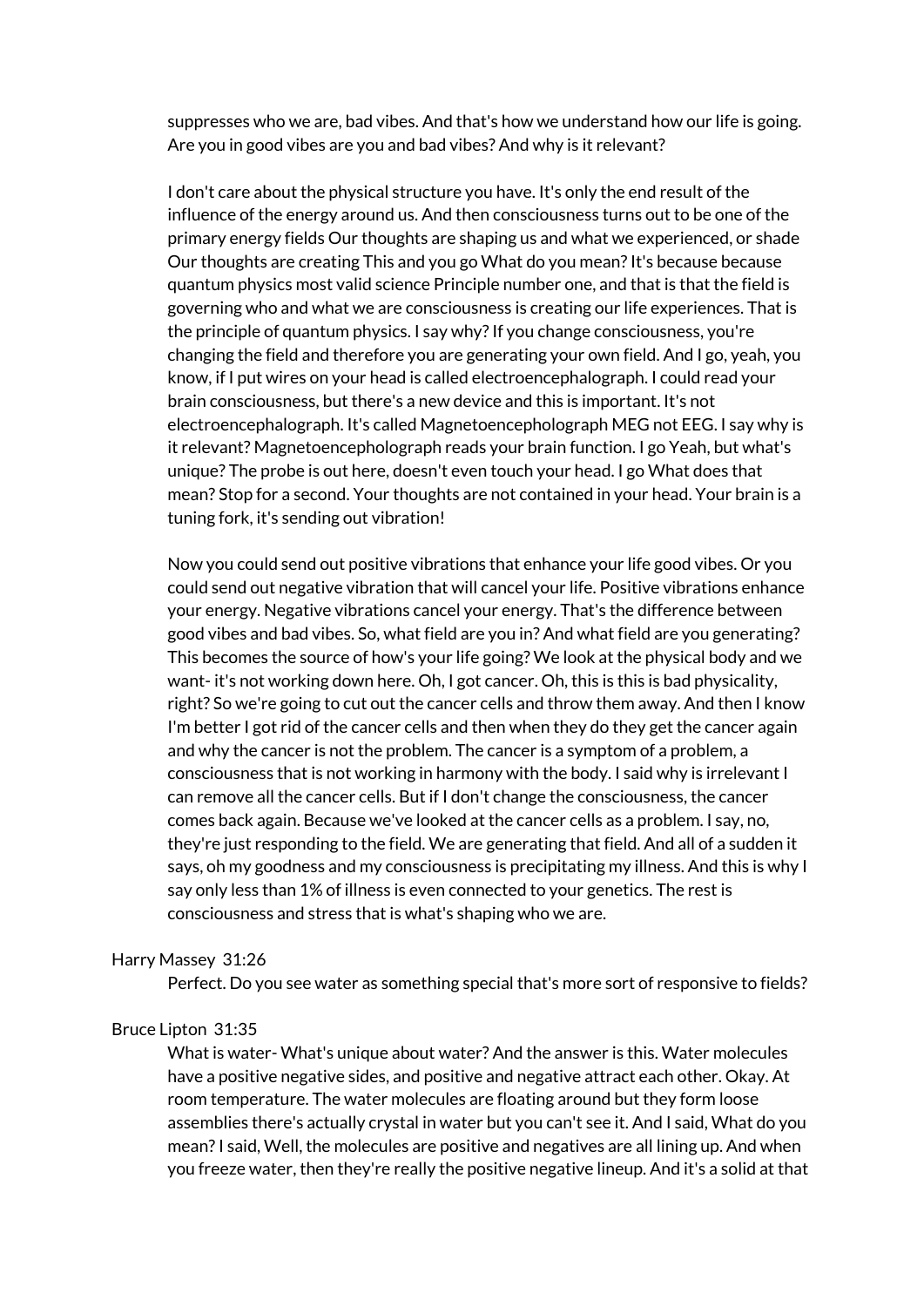point the water molecule solid, I say so what I said, well, between the water molecules when they come together, it's called hydrogen bonds. The energy of one, the negative area of one molecule is attracted to the positive area of the other water molecule. Water has positive and negative, and they start to assemble. Okay, I go, so what are they physically Connect? I see another energetically connected. So why is that?

I say if you put something in water, that carries information, the water can pick up the energy of that molecule, let's say a drug. Because a drug isn't physical either. You know, you go back Oh, here's the chemical drawing. I go. It's not the chemical. It's the energy in that chemistry, quantum physics. And I go what so molecule is an energy field. And water molecules when they come together with hydrogen bonds, energy from one is connected to the energy of the other. So one water molecule could pick up an energy field, and then through hydrogen bonded connected to the other water molecule. This is the basis of homeopathy. I put a chemical into the water, the energy of the chemistry is into the water molecules. I keep diluting it out so that the physical particles are gone. But guess what? The energy in the water being connected from one molecule to another is sending energy all around of what the molecule that doesn't even exist there anymore. It's holding on to the energy of the molecule. So homeopathy is using the energy of a drug, not the drug, but the energy of a drug. Because when you dissolve the drug and water the water picks up the information is energy, and then the water circulates Energy for All the other water molecules as they come together in that positive negative hydrogen bonding effect. So water carries information, even if the drugs are gone, the energy is still in the water.

So now when you get back to your understanding, well, what's the influence of water?I say, what kind of energy field are you in? because the water is going to pick up that energy and if it's a negative energy feel, then that's not going I really support your lifeline. Energy is life. We are energy beings. When we have energy in our beingness, we have life. If we lose energy in our beingness, we lose life. And that's why organisms are designed to always look for higher energy. Because when you get into a higher energy, you're feeding yourself energy, you got more power, but if you're in a negative place, you're losing energy and then you're losing your power. So water contains information that it picks up from the future. And is there the water is surrounding every molecule in your body. Every water proteins are surrounded by water DNA is surrounded by water. because water is like a sleeve around everything that we think is physical, there's water. So the water is also the carrier of information. And when we ignore that that's where the problems come in. This is why homeopathy got a bad rap because drug companies sell drugs. They don't sell energy because they can't. And so if anybody can heal with an energy, what do you think that drug company is going to do? Get rid of them Why? The drug company is a corporation that makes money they sell drugs. If you can heal yourself with energy, pharmaceutical company got no money because they can't put energy in a tablet. Okay? They can't sell it to you. And so, as a medical scientist and researcher and professor in a medical school I can tell you, there is pressure always from the pharmaceutical industry to eliminate any idea of energy healing, in spite of what quantum physics said. And it's simply because if you can heal with energy, why would you buy the drugs?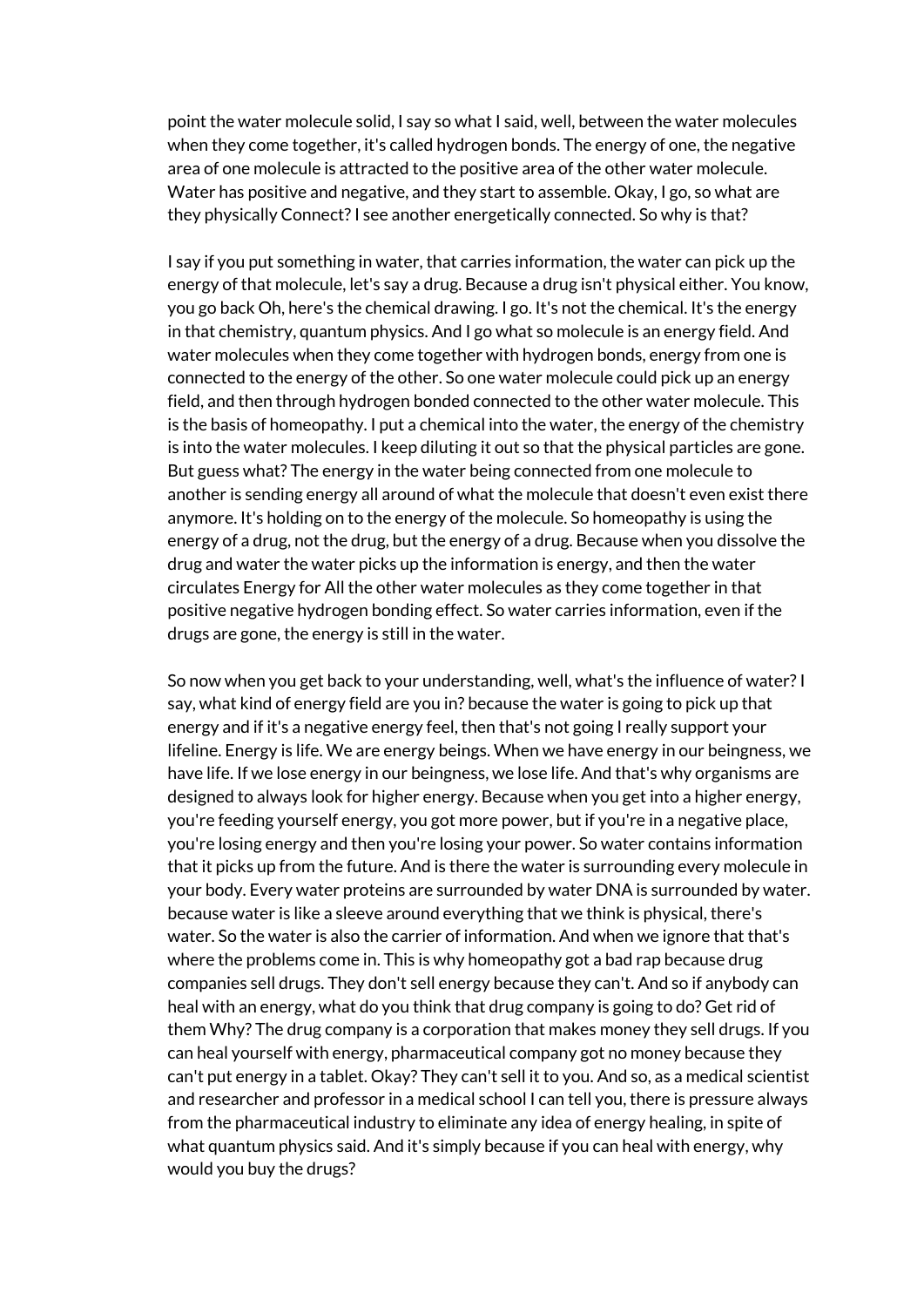# Harry Massey 36:14

Obviously you're an incredibly independent, independent thinker–

# Bruce Lipton 36:18

Well, I don't I don't have a government grant that they can take away from me. I'm not at a university that they can say, oh, okay, you know, you know, eliminate him from the University. I'm I did my university stamp. People say, Oh, well, after you left University are not a scientist anymore. I go, Oh, that's a bunch of BS of belief system. For the simple reason is this. A scientist does research all the time when they read research papers and puts all the information together when I left University and then I got stupid. No, no, I'm free. I get wide. I don't care what the hell they say they can they can call me and anyone I don't care. Why? Because the science is there's a new science here. And it's replacing that limited science of Newtonian physics. By introducing energy as the primary shaper of our existence, more energy, we have more life, less energy, we have less life, not the molecules.

## Harry Massey 37:20

Um, a thing I want to get across for people is this basically just this idea of why independence of thought is so important? Because, you know, unfought unfortunately, you know, millions of people are now being controlled through fear and because they believe the media and, and all of that and all of the rest. Ultimately, everything is well, you know, it's a battle of our- it's a battle in our consciousness of like, whether, whether we're in control and we have our own independence of thought or whether other people have got control of our thoughts and You're a great example of it. But could you explain why independent thought is so important? And you know, why people shouldn't just like, believe everything they read, etc. etc.?

#### Bruce Lipton 38:07

I think the most important thing people understand is that we've always talked about the nervous system, the brain is being a computer. It's a computer beyond anything that humans have ever created. Okay? There are when you get a new computer, you can go to the store right now and buy a computer, bring it home, you push start and the thing boots up. Now I say do something, you go like what draw, write a spreadsheet, write a composition. You go, Oh, I don't have any programs. Ah, so you buy a new computer A, B, you put programs in to get started so that now that you got the programs then you can engage with the computer, okay? A child's brain is a computer, the operating system and the child Brain is completed in the last trimester of pregnancy, even before the child is born, the brains can boot itself up. And then I say what then programs are put in?I say, What do you mean programs are put in I say, for a child, for the first seven years of its life, the vibration of the brain measured by electrical wires consciousness is a certain frequency and there's levels of consciousness.

But below the next level below consciousness is called theta. Theta is a lower vibration than consciousness. And I say what is theta I say, well, it's characterized as imagination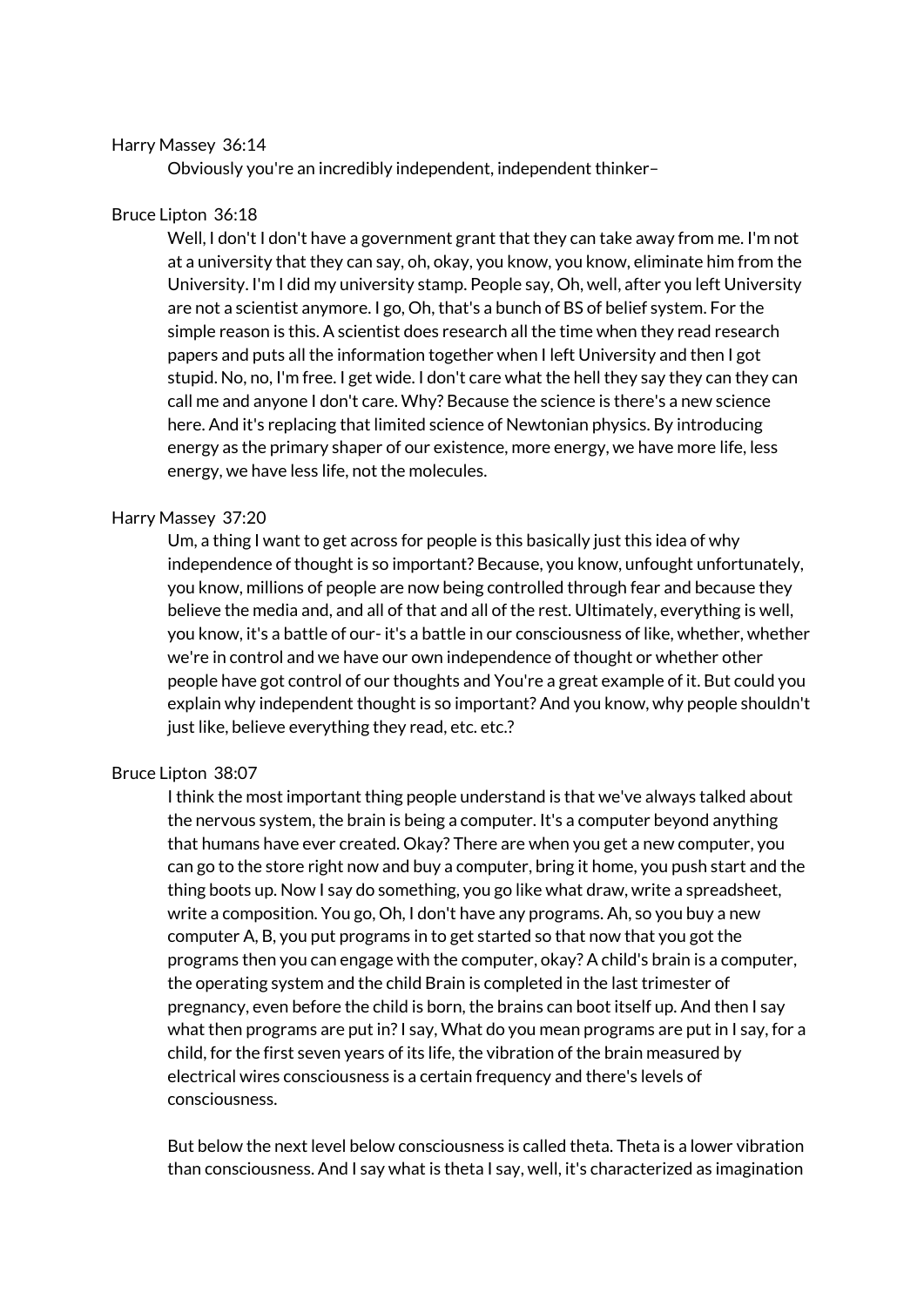when you're in theta. I go like when I say, children under seven are in theta as a predominant thing I say what they can mix the real world and the imaginary world seamlessly. A child is having a tea party, they pour nothing into the cup, they drink the nothing and they talk about how wonderful the tea was or the riding a broom, but to the child is not a broom. Now. It's a horse. Theta, imagination, but they do Hypnosis. I said why do you have hypnosis? And the answer is this. The child's operating system is booted up. No programs, how do I respond? How do I become a functional member of a family? How do I become a functional member of a community I say, Oh my god, there are rules, thousands and thousands of rules of behavior. I say, how's an infant going to learn thousands of rules of behavior and go because nature put the brain in theta for seven years, theta is hypnosis. So, in hypnosis, a child learns behavior by observing other people, mother, father, siblings, community, downloads their behavior operating programs, these are the programs and the first seven years you get programmed with the rules. This is how you behave. This is how you talk, this is what you do. This is what you can't do programs. After age seven, a child's brain reaches a higher vibration now their predominant In a conscious creative state, I go Okay, so the programs that help us get off the ground and then consciousness can work with the programs and I go, yes.

Now comes I'm gonna come to this is so important it's coming to the point is this- is that a child can have these programs downloaded, and they can then become conscious at age seven and consider the body as a vehicle and you got your hands on the wheel, the conscious mind, creative mind will drive you toward wishes and desires. Okay? And I go, what about the subconscious mind? That's just programs, I go and these programs don't even come from you. They came from other people. And I go so what and here is the most important fact. If I could give it to you, Harry, the most important fact is this. When Consciousness is present, then we are moving our life toward wishes and desires. Creative. That's what consciousness is. What do you want from your life? Answer comes from creative, conscious mind. But biggest but world change. But consciousness can think of it does that mean I say, thinking is an inside job? You know, I say, Harry, tell me what you're doing next Sunday. And if it's not written in front of you right now, I bet you could sit there and go, Oh, on Sunday I'm doing this. I said, where'd you get the answer?It wasn't out here. It was in there. You ready? Thinking, redirects consciousness instead of looking out? Thinking redirects consciousness to look in a thought is on the inside. So when you are having a thought, you're not looking out the window of your eyes. You're looking back in to your brain. Where's that thought coming from? I go. And I said, so what? I say, well, let's say you're driving the car. And all of a sudden you have a thought. And I guess then what? consciousness is not looking out the window. anymore. Consciousness is inside. I suppose that means you're going to have an accident. I don't know Guess what? subconscious is autopilot. When you are thinking subconscious grabs the wheel. subconscious knows how to drive because you practice you learn, driving as a program. So subconscious can grab the wheel and drive while you're thinking. And I go so what does that mean?

When you're thinking consciousness is creating your life, your wishes and desires are not part of your creation. When you're thinking your programs run your life. I say yeah, but the programs came from other people say, oh, then those people are going to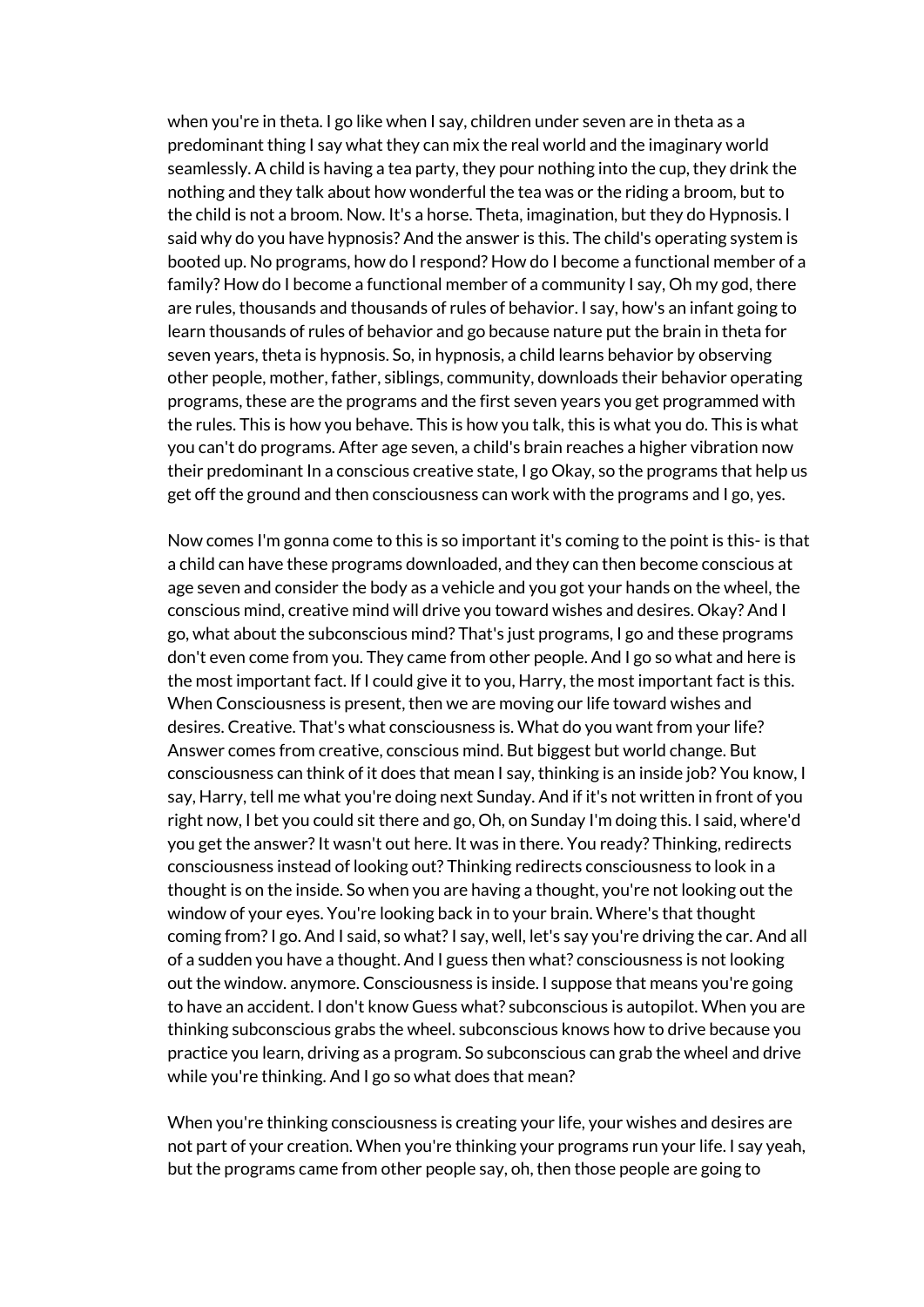determine the character of your life because when you're thinking you're just going to play their programs. And I say what's the relevance and this is so cool. The idea that the first seven years of programming will run your life is the fact that 95% of the day a human is Thinking, stop for a minute. 95% of the day consciousness is thinking, I go well, and then 95% of the day, what about your life who's controlling I go, program. That's the autopilot. So you're only running your wishes and desires 5%. 95% is coming from the program. I go, why is it relevant? And then I go for 400 years, the Jesuits have told their followers. Give me a child until it is seven. And I will show you the man that's a famous quote from the Jesuits. I go for 400 years I've been saying, I said, What does it mean? Give me a child to seven means if I can program the first seven years, I will show you the man I said, What does that mean?I say, because after age 7, 95% of your life is coming from the program.

So whatever I program I installed in the first seven years 95% of your life is going to be that program, not your wishes and desires, but the programs that you God. And since the vast majority of programs that we downloaded from parents and siblings and community are dysfunctional, disempowering, limiting beliefs, these are the programs that we got. And they operate 95% of the time, guess what? We are not living our creative character reliving our programmed character. And and I say, most of our programs are negative. So I say if you're going to run all these negative programs, what is the fate of your life? Look, I said, I'm looking real good. And so every day we're playing these programs limited by what whatever the program said, you can do this, who can't do that. That's a program. You can't do this. You cannot good at that. Who do you think you are? He's programs, and they disempower us. I said, Oh my God. So life is a struggle. Yeah. 95% of the time, we're trying to survive through the programs.

Now here comes the beautiful element. What if you stopped playing the programs What you mean?I said, What if you kept your conscious mind present? And didn't think I said, if we kept your conscious mind present, then your consciousness is driving toward what wishes and desires. The Matrix is not science fiction. The Matrix is a documentary. Every human has been programmed that's required. That is the nature of human development. We're all programmed, I say, but in the matrix, you could take the red pill and get out of the program and say, science has recognized a time that the red pill is taken. I said, when when people fall in love, that's an example. They go What do you mean I say they're live every day could be blah, blah, blah, why 94% of the 95% of their life is bad programming. Bla bla bla bla, they meet somebody. And 24 hours later, they're going wow, life is beautiful. I'm so in love. The food's great. The music's great. The world is beautiful. Even a lousy job is okay. I go Wait a minute, your life was blah, blah, blah every day and then in 24 hours we have heaven on earth. What happened?

Science has recognized important fact. When people fall in love like that they stopped thinking, they stay present. They stay what is called mindful. I said, What does that mean? Well, if you're not thinking then you're not playing the program. If you stay mindful, then your creative wishes and desires are going to be running the program. That's how people can come from a blah blah, blah world and then 24 hours stop playing the program, start creating with conscious wishes and desires and what they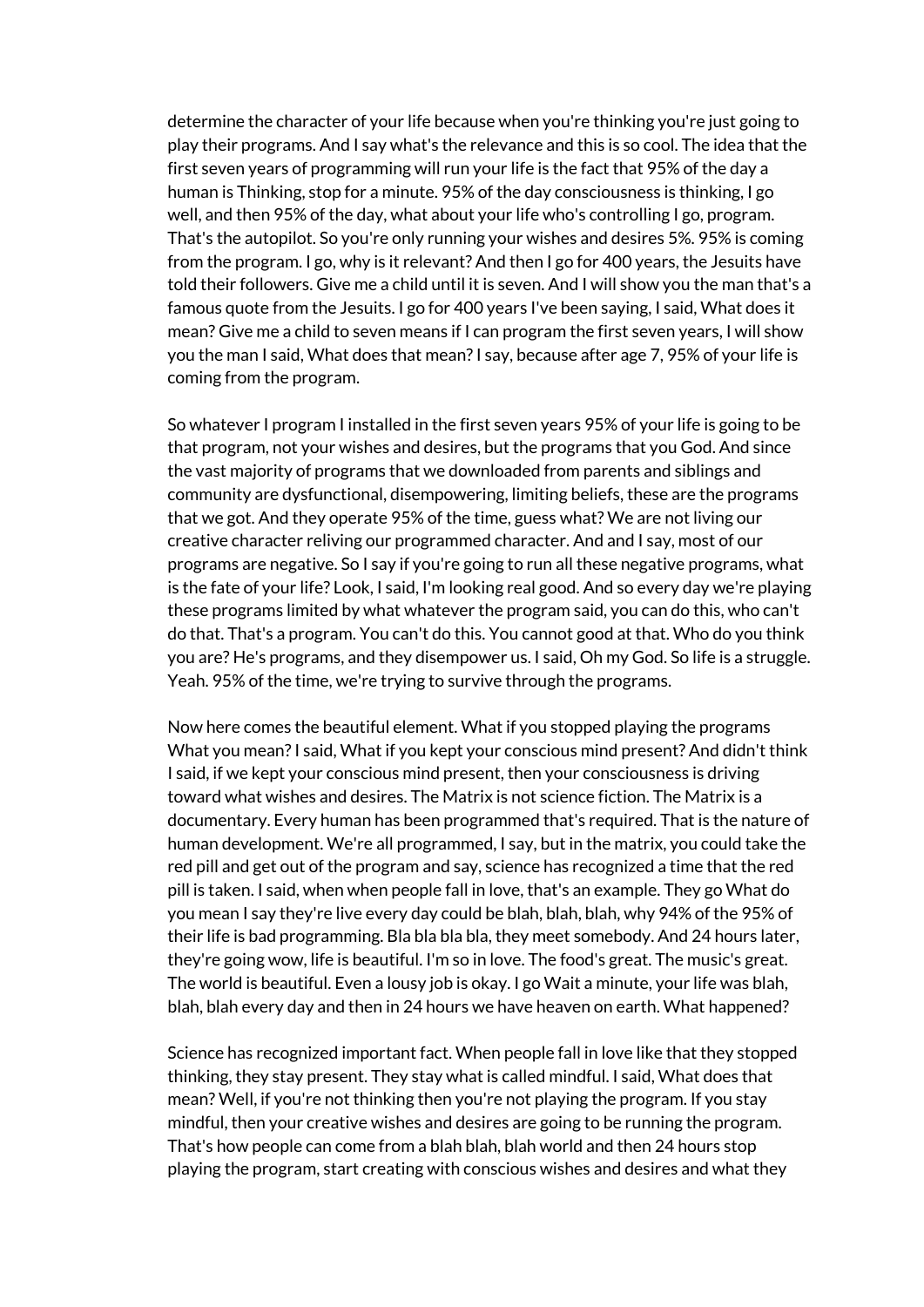create heaven on earth. So what's the issue?I said, Well, heaven on earth was here all the time was the damn program sec kept us from doing it. Stop playing the program, and health and happiness and joy and everything come into your life. We've been programmed.

#### Harry Massey 47:49

How do you stop playing the program?

#### Bruce Lipton 47:51

Well, you stay mindful. That's what happened. When you fall in love. You stopped Stop mindful means, look you've been looking for, let's say falling love. You've been looking for a partner your whole life, they show up. Is this the time to think I got no, no, this is time to be there and enjoy that presence. I say so what does that mean? You stop thinking in a Buddhist term and staying mindful. I say, Well, if you're not thinking, then consciousness is still holding the wheel. And it's driving you toward what wishes and desires. Okay? And this is called the honeymoon. What is the honeymoon?that most beautiful piece of life. I say how did you get that? After a life that sucks every day. You've got honeymoon, I say, it is the first time in your life. You've stopped playing programs and start creating fully from your conscious wishes and desires and manifesting them. It's always been there. It's only the programs that have gotten in the way and everybody's been programmed. So now the idea is, well, here's the hard part for most people. What are programs?I say Why? Well, I was being programmed just in the last trimester. Okay, I was program when I was zero.

Harry, you remember the program you got when you were zero? Nah. You remember the program you got when you were one? Nah. Two? Nah. And all of a sudden you realize, guess what? You've been programmed, you haven't even no idea what the programs are. I go that how do I know what the programs are? And the answer is, look at your life. I said, What do you mean? And the answer is simply this. The things that you like, that come into your life are there because you have programs to acknowledge those things, but and there's the big but those things that you want to create, wishes, desires, aspirations, if you have struggled in trying to obtain your goal, health, relationships, job with money, whatever these things are, if you're having trouble and you have to work hard stress over it, put a lot of effort into it sweat over making that wish come true. Why working so hard? And the answer is the cool part. Because the program you've got inevitably doesn't support that solution. So you're trying to override a kind of subconscious program that's working 95% of the day by working harder, and it's like, no, that's not the way to do it. The way to do it is to go rewrite the program, and then everything will come to you. And this is what we have to learn at this time. We all have been programmed. Most of these programs are disempowering self sabotaging and limiting believes that these operate 95% of the day in our life is a printout of our programs. And I say if you stop playing the programs, the consequence was heaven on earth, the wishes and desires manifest. And all of a sudden, like, Oh my god, just what quantum physics said. Consciousness is creating our life experiences. If you have negative programs as negative consciousness, then you will manifest that as well.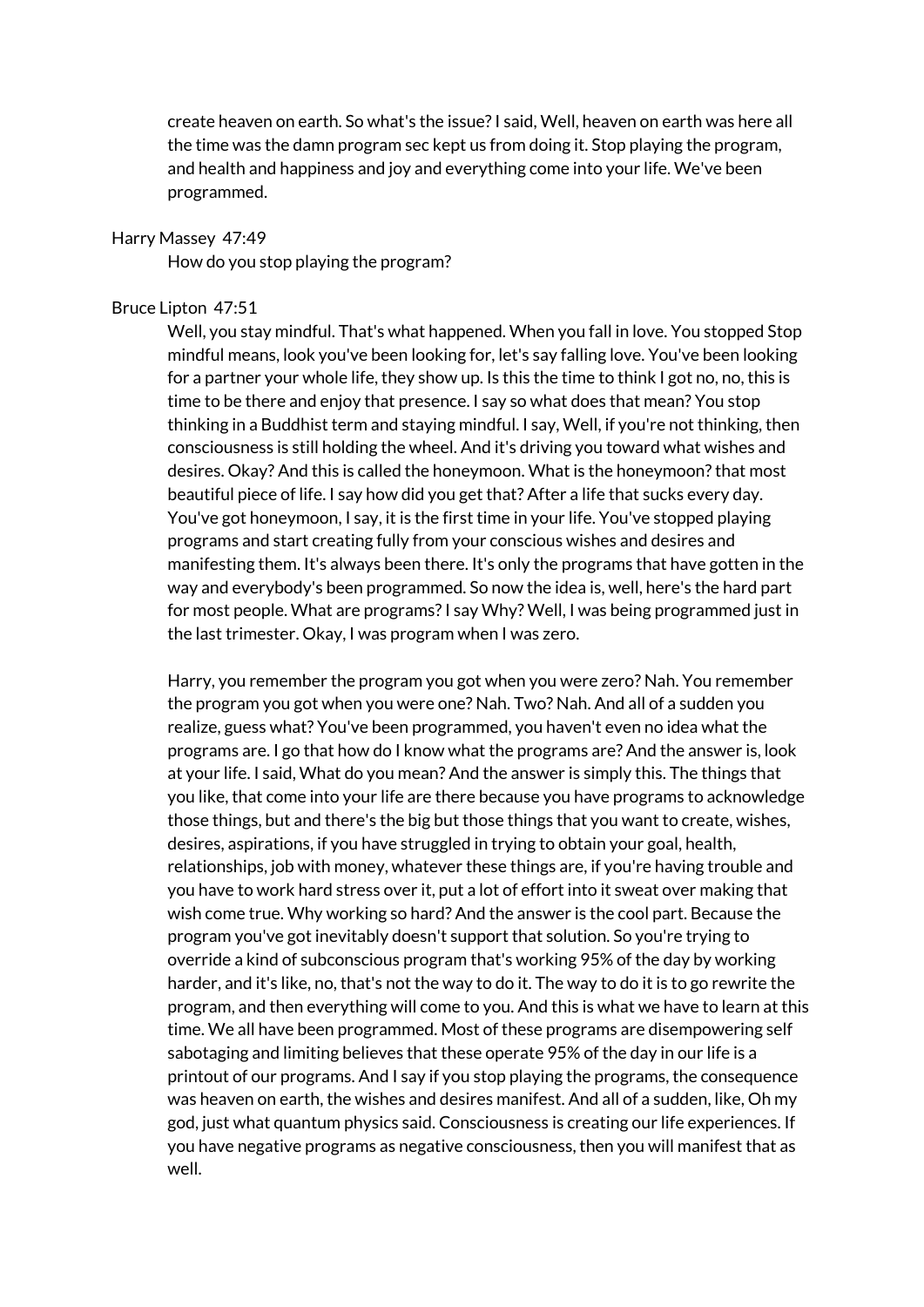And let me close this discussion with a story. I've been telling him lectures for 33 years, the same story, still looking for another one that might be good as or better. But here's the story. Most of us at some time had a friend and we were very close to our friend. We knew our friends behavior very well. And we also know where our friends parent, and one day we see our friend has the same behavior as their parent. So you want to tell your friend you can't wait. You go. Hey, Bill, you're just like your dad. Back away from Bill. The moment you say that bill is gonna go ballistic. Oh, could you compare me to my Dad, I'm nothing like my dad. And people laugh because they've experienced it. Like, that is the most profound story. I can tell you what this meant for this reason. Everybody else can see that bill behaves like his dad. The only one who can't see it as Bill. I said, well explain that. I go, yeah, easy. He downloaded the behaviors dad in the first seven years of his life by observing his father, and through theta. Downloading that behavior into the subconscious program. I go, yeah, so what I say, but excuse me when Bill is thinking, he's not creating with his wishes and desires. He's now creating his life with this program. Because his consciousness is not looking out. his consciousness is looking in for thoughts. I say. So what does that mean?

When Bill is thinking, his conscious mind is redirected to thought. And his life is now controlled by subconscious programs. So I go, yeah, so when I say he's not looking out when the program is playing, he's thinking, like, so why is that relevant?I said, bill doesn't see his own behavior. But everybody else does. I go, but it's not his behavior, what they're seeing is the program that he got from his father. Now, if his progress, his father's program is disempowering, then what does it mean? Then Bill is going down the street, having thoughts, playing disempowering programs, and what does Bill, when it comes to conscious recognition, see? His life isn't working the way he wanted it to work. And I go, why is that relevant? And I said, What thought would be in Bill's head? Now, the answer is this. I want it to be successful. I'm not, it must be out there is the problem. I am a victim, because I wanted to be successful and look, I'm not. So other things are inhibiting me. It's like, no, Bill. When you were thinking that 95% of the day, the programs that you got from your parents sabotage you, you didn't see it, and therefore you feel you had no involvement in the creation. that result in the back was no. You created this with the programs that were planning when you didn't see it, let it go. So why is it relevant? And here it is.

We are all bill, every one of us is doing that every day 95% of our life is not coming from wishes and desires. It's coming from the programs. And it's the limiting programs that have disempowered us. And I said, and how do you know that? And I say, because the moment you stop playing the programs, you will manifest heaven on earth, your wishes and desires. We have to stop blaming the world and start recognizing We are the creators. But unfortunately 95% of the creations going on without us even seeing what what what the programs are. Because when we're thinking we don't observe our own programs like Bill, how can you compare me to my other of nothing Like I said, Only if you could see yourself, you see that you're like your father. And I say, so where are we now? And the idea is that you want heaven on earth? Then start recognizing, we're not victims of outside forces, we're victims of programming. And if we take that red pill, we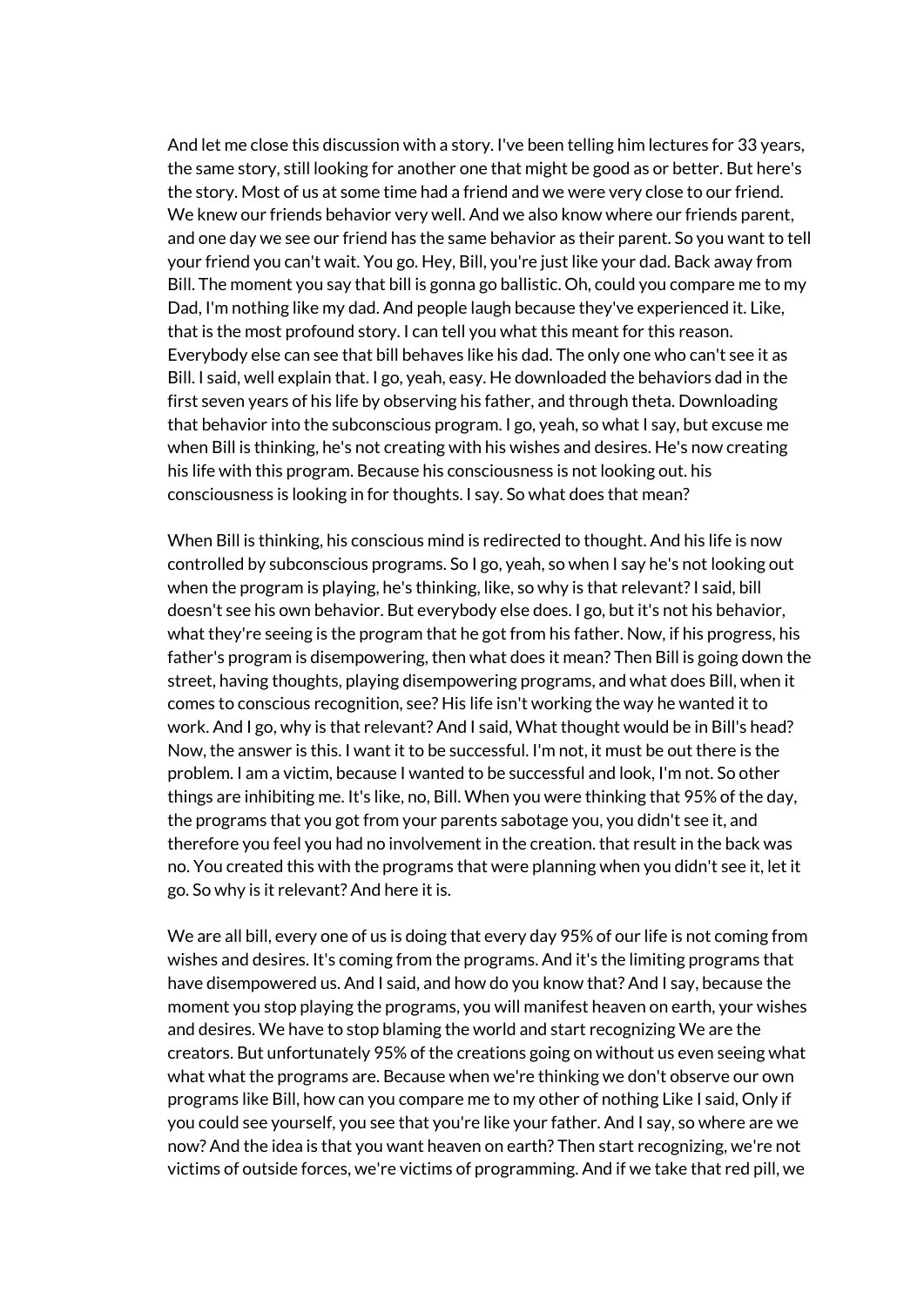get out of the program, and the result of getting out of the program is a honeymoon, heaven on earth.

So I've got- I've got a subtlety. Um, well, it's just a curiosity. So. So you know, so like, obviously, you know, make films, invent stuff, you know, you write books, read, research, put things together. Um, you know, say I'm doing that and you're doing that inside, inside your, you know, I mean, it's not, you know, it's not like we meet- a lot of that's just inside our brain and just thoughts. Is that just a different, I guess just a different thing? Or I was just curious how you view that, because that that obviously feels like quite an internal thing, putting all these things together in one's head. I, you know, when you said about stop thinking, but there's still a place for thinking, I assume.

Oh, well thinking is totally necessary! But if you use it 95% of the day, you have to recognize that while you're in thought, at that time, you are not controlling the behavior. That's the main thing you have to know. Yeah. And so, I mean, there are times I don't need to control my behavior. I'm here in my office, I have a good time to think I don't care about my behavior in here, you know, but if I'm out on the street, and I'm thinking, then everyone is seeing my program, but they're not seeing me.

# Harry Massey 56:33

Now. I was just, I was just thinking that there might be this other, well, you know, because, I say off often in life, just the unfolding, like obviously, you can also get answers to everything just by being super present. And obviously those people tell- you know, the people you're interacting with, tell you all the answers and all that sort of stuff.

# Bruce Lipton 56:55

Harry, we're powerful creators that don't know that 95% of our creations not coming from us. It's coming from a program. And if we understood that, what if you reprogram, right go? You can reprogram your subconscious when you know what the program is that you want to change. I go Why is irrelevant, I say and here's the, the ultimate conclusion is, what if you took the wishes and desires of the conscious mind and program them as programs in the subconscious mind?I go then guess what, 95% of the day while you're thinking and you're running from your subconscious, you'll be manifesting wishes and desires. And so all of a sudden it says you can have a honeymoon, not for the short period that most people have honeymoons. But for your entire life every day, if you rewrite the limiting programs, I said, Well, how do I know the limiting programs I go back I say your life is a printout wherever you're struggling to get to When you have trouble getting to it, that's the limiting program. And if you change that program, the struggle of life disappears. The honeymoon does not have to be a short period. It can be an entire existence on this planet. You could live heaven on earth every day of your life. Okay?

But But you have to reprogram the limiting beliefs that occur when you start thinking. And the honeymoon effect, as I said, was a process at time where you become so engaged in the person that you're with, that you stop thinking just to be there with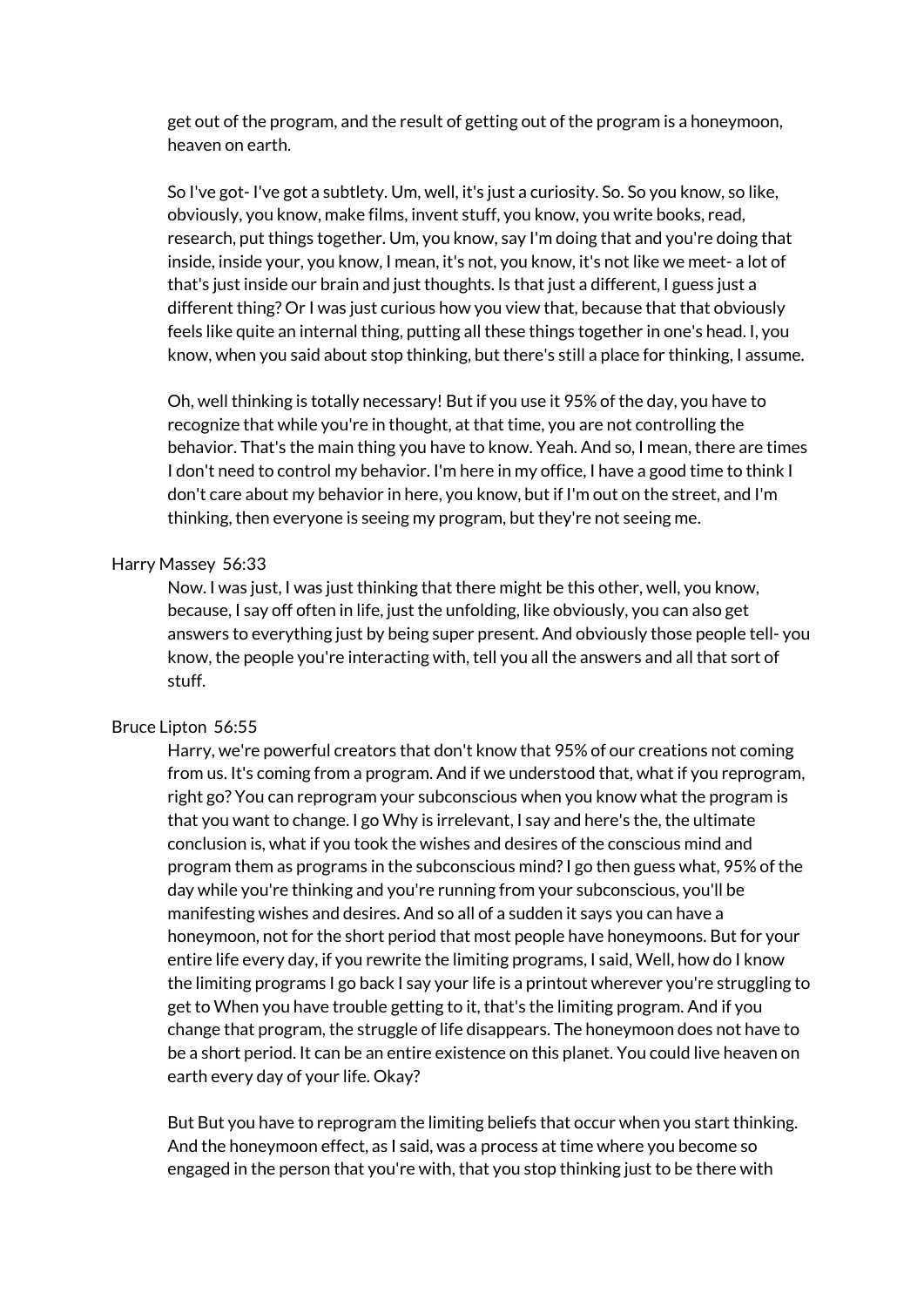them. And I said, that's what the honeymoon is all about. And I said, Why is the honeymoon go away? Because it doesn't last for most people. I say, Yeah, but I could stay present for the longest period of time. But there's a point where I still I have a job. I have chores. I have responsibilities. I go, what happens then? I say, well, I've been on a honeymoon. I stayed present and I've been living from wishes and desires. And all of a sudden I start thinking about, Oh, I got a job to do, and I gotta fix this. And I have to do that. And I go, what happens when I start thinking, the behavior that comes out of me? It's not the honeymoon behavior. It was all those behaviors that were in the subconscious that weren't any good that didn't play for the honeymoon.

My partner never saw my bad programs, why I didn't play the programs. Because I stayed conscious. I stayed mindful. But once I started thinking, then my behavior is not coming from wishes and desires. It's coming from my program. So my partner and I are in a honeymoon, I'm thinking, she comes up and asked me a simple question, but I'm thinking so guess what? My response is not coming from me Bruce wishes and desires. My response is coming from the program. How do I respond? I remember my father, my father's program, I respond like my father to my partner. And that was not a good behavior. I wouldn't want to model my life after my father's behavior like that. But I am. And what does that mean? I'm thinking she asked me a question. The answer is not coming from my creative wishes and desires. It's now coming from subconscious. She sees my father's behavior, which is negative. And then the typical phrase that results from that interaction is, she looks at you and goes, who are you? Where did that come from? And the simple reality is the first time in your honeymoon period that you start to bring up the negative programs that haven't played. And now your partner's exposed to these negative programs. That's not the person I fell in love with. That's somebody different. And they have to compromise. And when the compromises come into a honeymoon, the joy is juiciness of that heaven on earth honeymoon, flattens out now becomes more like everyday life and you're playing your stupid programs, and the honeymoon doesn't exist anymore because you're not creating now from your way you're expressing the program's

# Harry Massey 1:00:59

Perfect. All right. I'll just ask you one more, one more question. Um, yeah – well, maybe two – but what are some of the postage you've experienced personally and to the planet to during this period or during this year?

## Bruce Lipton 1:01:14

I'll tell you one of the positives right now. And we didn't talk about it. And I want to bring it up right now. And that is look, I wrote a book called spontaneous evolution, which is about the evolution of human civilization. I wrote this book, it's now 12 years ago. And when I wrote that book, it was already a scientific fact that human behavior was precipitating what is called a mass extinction. We've undermined the web of life and nature is collapsing around us. And the point is simply this we cannot survive if nature is in here, because we are nature. We're facing a mass extinction. That is due to human behavior. All the events that are happening around the world are symptoms. Whether it's religious war, you know, racial strife, health issues unfolding and creating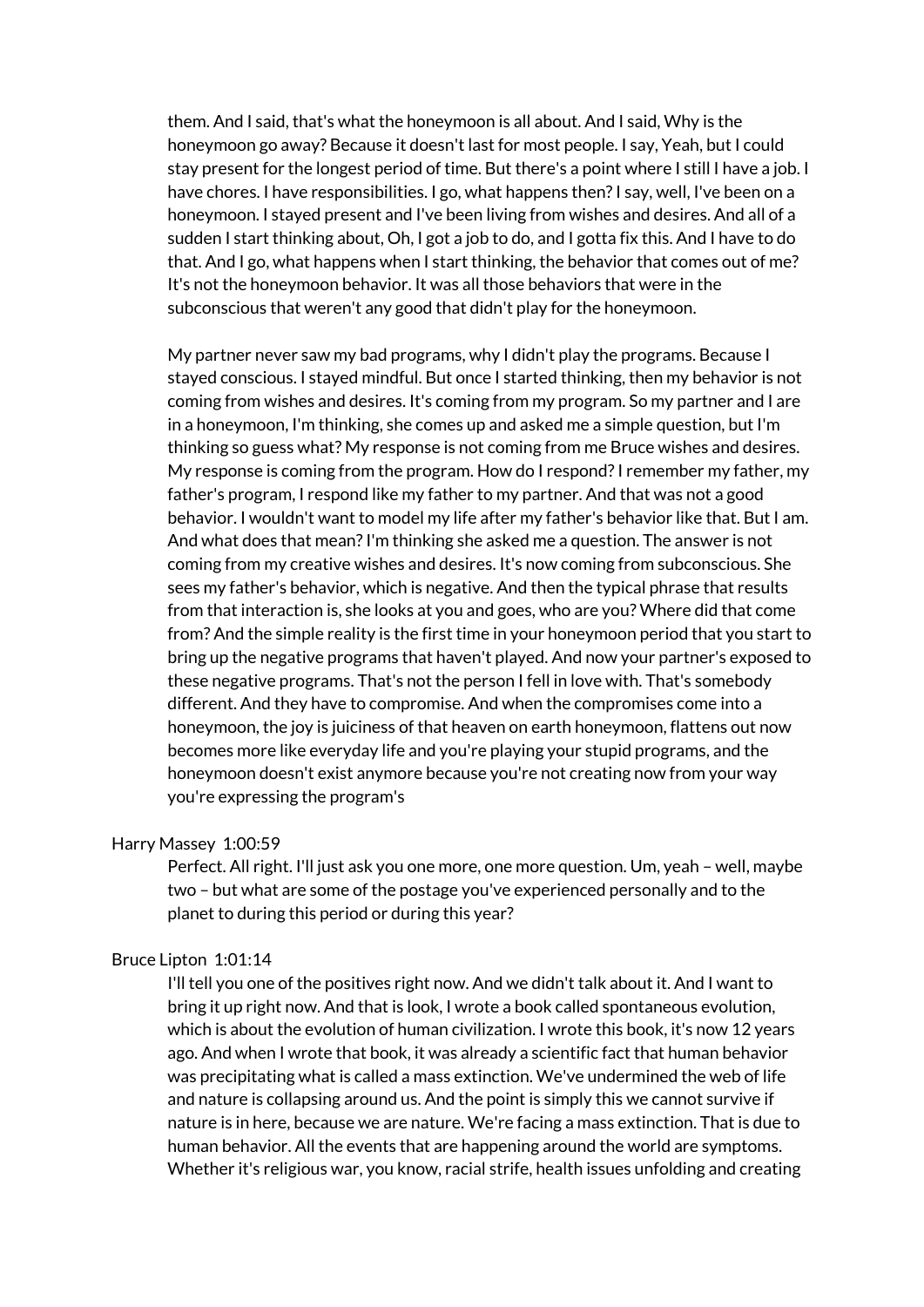the COVID story and all that these are symptoms of a civilization is not in harmony with life. And interesting enough, how can harmony return to life, and I say when when humans get the heck out of the way, guess what? Life comes back and full health again.

So just during the pandemic crisis when people were isolated in their homes, guess what? The air is cleaner. The animals are coming out, the plants are growing better once you pulled them out of the garden, the garden has been regrowing itself. So what does it mean? Humans are creating the problem and when humans got out of the way, life comes right back again, the garden returns. It's a lesson we have to learn. We're the ones that are destroying the civilization. And if we change the behavior and stop destroying mother nature, nature will rebuild the garden that we got when we first got here. But ever since then our human behavior is undermining the garden destroying the web of life. We're polluting the water, we're polluting the air. We're throwing chemistry in the ground. And it basically says humans are creating their own extinction. But the lock down all of a sudden, gave nature what a month or so no humans. Look, we always had chemtrails in the sky. There haven't been chemtrails in the sky around here for two months, why? They stopped all the planes that we're creating all that stuff, the air is cleared up by friends who live in Sacramento for 30 years that they've never seen. The sky is blue and as clear as it's been, because we have stopped polluting for a moment. So all of a sudden says What does it mean? It says, before you go back out out of this pandemic, you know, lockdown, realize this, if we go back out there and step on it like we've done extinct is not thousand years away, it's decades. I go, why is it relevant? To avoid extinction? It's not the planet that is the problem. It's us.

And so since the lockdown, what did we learn? The planet will do very well without us. In fact of all humans disappeared, the garden will return almost immediately. It's humans that are destroying this. And so the message is very clear. We want to thrive on this planet. You can have heaven on earth every day of your life on this planet by rewriting the limiting self sabotaging programs, and most of these programs are through the education system. And unfortunately, most of them are programmed by corporate needs and desires. We're not running our lives, corporations are creating the rules, the laws and the things for their benefit for our benefit. You know, and basically, you know, people think all the pharmaceutical companies that They're to protect me, I go, Hell no, they're out there to make money. And if you interfere with they're making money, they get rid of you. It's simply what it's all about. And so the lockdown has been very important. People started to learn about community, their family. They haven't talked with them for years because they sit at the dinner table, each with their little iPhone looking at their thing while they're eating dinner. And there's no community.

Community is where people have power. When people are separated, and there's no community, people have lost their power. And in the pandemic, guess what? The whole idea was, separate the people, each in their own space, lock them down. And during this period, we've had no power and controlling our life, the forces to be the pharmaceutical company and the government that is supported by the pharmaceutical companies carrying out their wishes. Are they carrying out our wishes? Absolutely not. And the idea is, this was a moment of stop, reflect, think. Learn that your family is your basic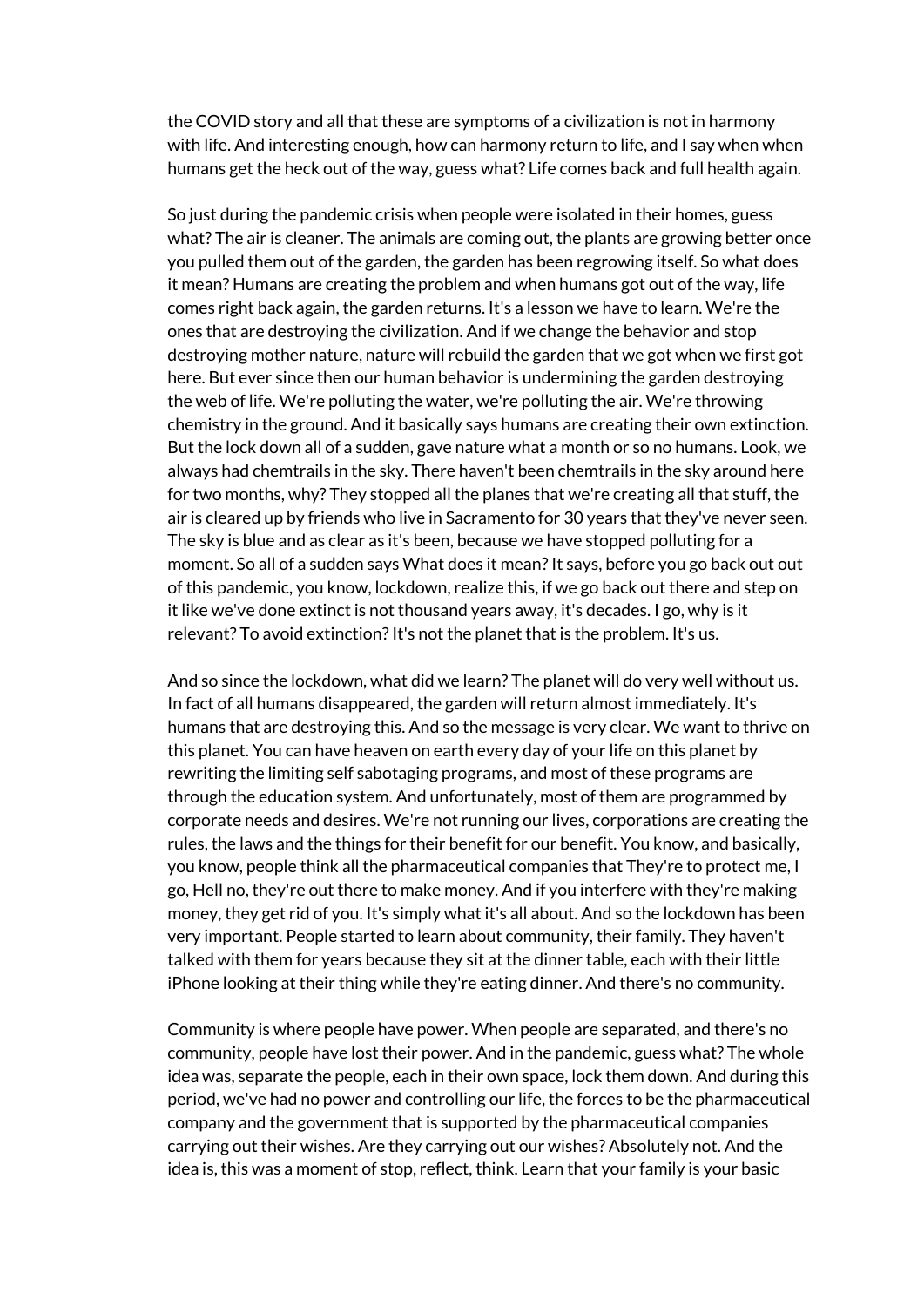community, and that when the families of others come together, people start to have power and creating the world that we want. We have been shut down. And during this process nature without us has been doing really well. And we are also beginning to see the value of our relationships. It's a learning moment. And this is what we need because this is the learning moment says, Look at that world. You see how healthiest become without us. When we go back out there. Let's be like the indigenous people of this planet that said they were gardeners in the garden, because we have been in that garden destroying it ever since. And this is the wake up call. We are nature if we undermine nature, you've undermined human civilization. We are not separate from nature. We are an expression of nature. If we destroy nature, we destroy ourselves. And that's what the extinction that's looming out there is saying. So here's a timeout. Everybody timeout, look around, get your head together, before we go back out there, let's go back out there and change who we are, and who we were to become the caretakers of our planet and of each other. And the result is simple. Heaven on Earth. It's always been there. It's just our programs that have taken us out of a story.

# Harry Massey 1:07:32

Do you see this period is like, I guess in like in a Gregg Braden type philosophy, you know, you have, you've got you've got a choice point, you've got a cycle and this dark, you know the darkness before the dawn. Like, do you see what we're entering now as this darkness between the dawn and you've just got this great polarity between, I guess those that are trying to control and destroy, and then – but because it's becoming so strong – you also get the the opposite. And many, many more people can see it. I mean, at some point it [inaudible] I was just curious where you are on the extinction.

#### Bruce Lipton 1:08:11

We're in the process of extinction, but our awareness is what is necessary to get us out of the extinction? This is a timeout for like, okay, go to your room. Child did something bad Go to your room while we're in our room? And now let's think about what did we do and why did we do it and what's the result of what we're doing? And then I tell you very simply, well, the result of what you're doing is you're manifesting the sixth mass extinction, which will wipe out human civilization before the end of the century. You want to change that, and we have to change behavior. I'm not asking mother nature to change the behavior. She's always been living in harmony. We are the ones that are not living harming. This is our choice. When I leave this house, am I going to be better as a citizen community Am I going to be better in my relationship with nature? Or am I going to go out there and throw roundup on everything and destroy the environment like Monsanto has done? The answer is a choice. It you It's you who are creating your life experiences. Stop thinking you're a victim because you didn't realize like Bill, the behavior playing is not manifesting wishes and desires manifesting the program and the programs are disempowering self sabotaging and limiting and this is how people can control us.

If I take away your power, you have no power. It's like Superman. Bad programming is kryptonite. You give grip that is the Superman is not Superman more vulnerable is anything you give a human bad programming and our creation is not in our support. It's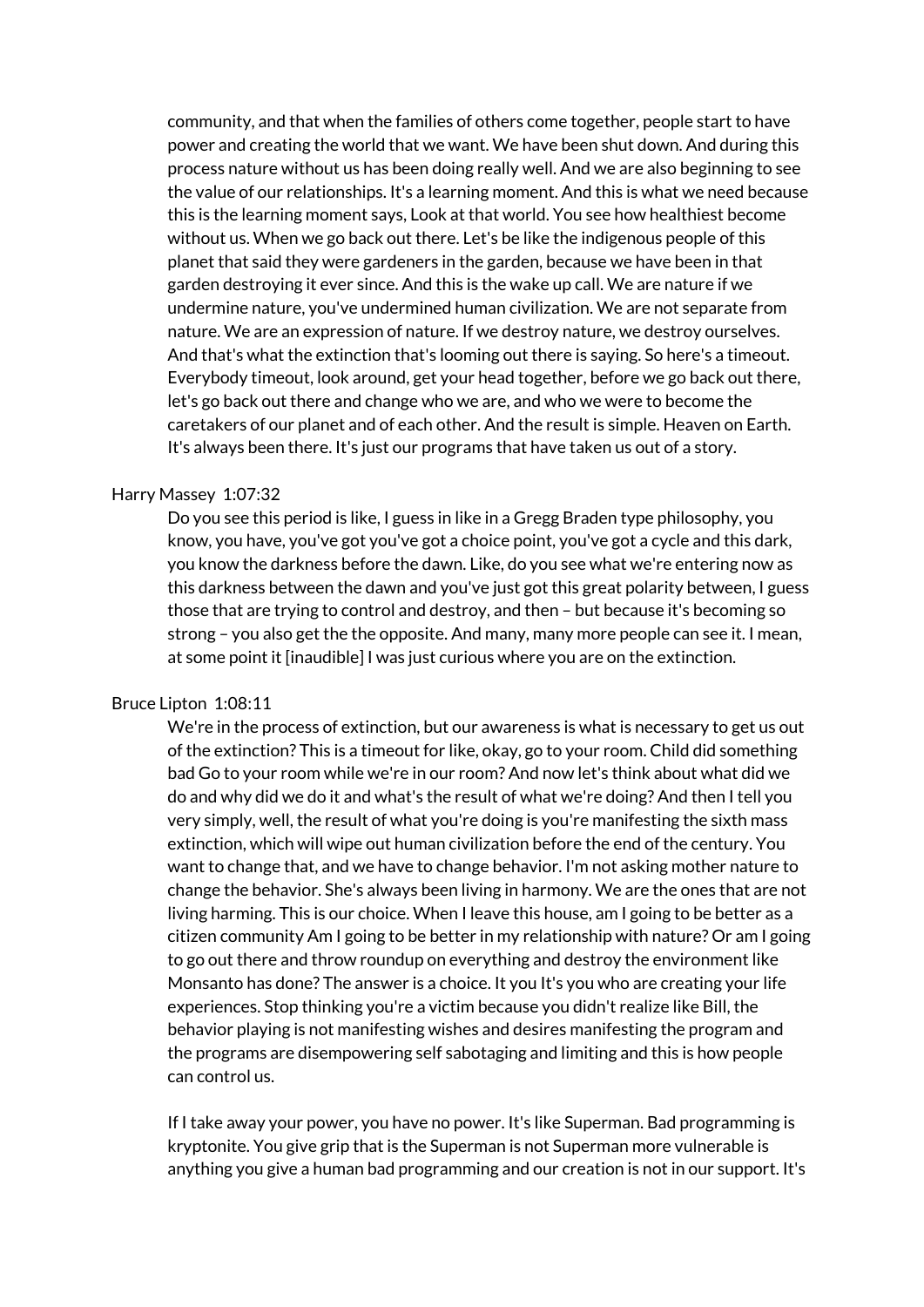in support of a program. If the program is Designed for other people to profit, then you are working for other people without you even knowing it and sabotaging your own wishes and desires in the process. And this is what evolution is all about a change in consciousness. The Evolution we're facing is not the human body is going to change we already have there. Look, cockroaches have been here. How many 100 million years? Did they change? No. They're the best cockroaches that exist. Humans are here. Are we going to change?I say, No, we already got the intelligence that we need. We just have to use it appropriately. This is what we have to understand. And we have to take our power back and to take our power back is to realize first you don't have your power. Because your subconscious program running 95% of the day has been put in there by other people you didn't program your subconscious. You weren't even conscious when you were being programmed say why is irrelevant because you did filter the programs coming in saying this is a good program and it's a bad program, you just got all the programs good, bad, whatever consciousness wasn't there. And then we live our lives 95% of the time by the programs that other people gave us, and they took away our power. This is the whole idea. How do you become powerful in this world? Answer is take away everybody else's power. And now you're powerful. And we have been systematically disempowered at the expense of giving up our our creativity to corporate corporate entities that want to tell us what to do when to do and how to do it. And then we become slaves to a program. And this is a wake up moment. Let's wake up man. Do you want this life just like what?

#### Harry Massey 1:11:46

What do you think the- I don't know. It's so, you know, like if you study Gandhi. For that for that time in the British era, it was different for what, you know what I mean, Martin Luther King, sort of he actually inspired a bit of a little bit more rebellion. I think Gandhi knew that the British were much more peaceful. Like, I think he knew the message to the greater world, it had to be this peaceful resistance. I think Martin Luther King, he added a bit more fuel on the fire in America. And we're all so damn obedient as a society. Um, what do you think the answer is for the general population to sort of, you know, to just, I guess, just just to stand up? Is it like, peaceful resistance or is it a bit more?I mean, I was just curious what, like, [inaudible] point of view. What's the answer to this?

### Bruce Lipton 1:12:43

A famous a famous saying that everybody's heard, and most important saying, is this: knowledge is power. We have been deprived systematically of that now. So let me say knowledge is power and another equal way. A lack of knowledge is a lack of power. And we have been programmed with misinformation that I'm a genetic automaton. My life is not under my control. It's under the control of my genes. And I go, that's bs belief system. Because the truth is, epigenetics reveals that we are controlling our genes. And yet I programmed I programmed doctors when I was teaching in a medical school to tell them and their patients that genes are controlling their life. But once I started to do my research, it started to reveal that the cells were controlled by the environment, not by the genes. Then I realized, well wait. If the environment is controlling the Jameson I am the one that's manifesting the environment. I'm the one that is controlling my genes